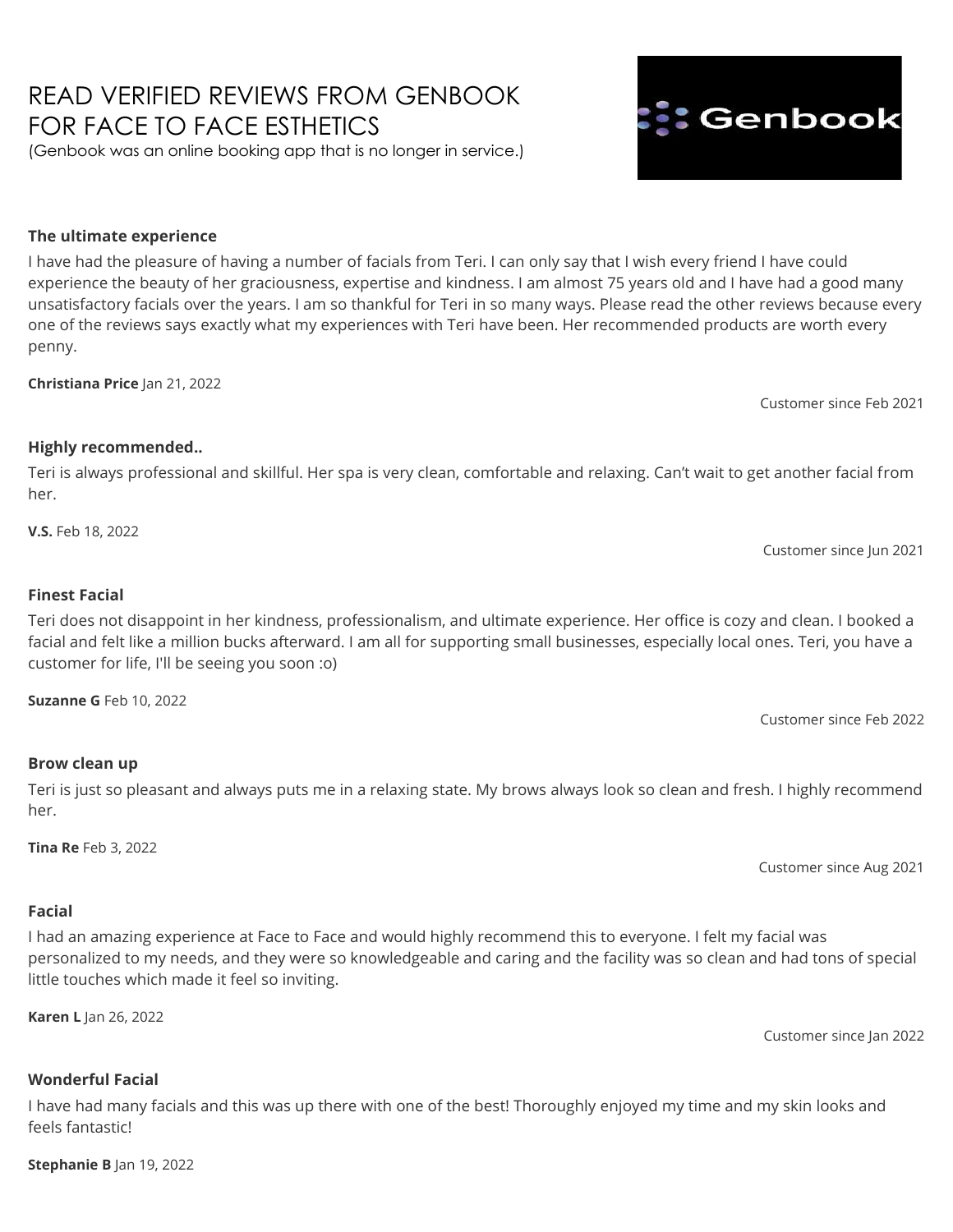# **best esthetician in town**

# Hands down the best esthetician in Ventura county. Great communication & customer service. Highly recommend mens facial for men looking to improve their skin care routine. Book her today!

**Ota O** Jan 8, 2022

# **Consultation with Teri**

Teri explained thoroughly what she recommends would be the best treatment for my skin after she listened to my concerns. I'm excited to begin my new journey with Teri in having healthy beautiful skin.

**N.M.** Dec 23, 2021

Customer since Dec 2021

Customer since Dec 2020

# **Best of the best!**

Teri is so great - a genuine, kind human but also a fantastic esthetician. I came to her because I had massive, painful breakouts in my 30s all of a sudden, and she literally helped so much in just one session. I have continued to go regularly and my skin has improved so much! One of the best things is that she doesn't shy away from extractions or troubled areas and does everything she can to make your skin feel and look better.

**MacKenzie L** Dec 19, 2021

**Facial**

# Absolutely amazing! Master at her craft, kind, professional and beautiful clinic. This is the place to be.

**C.S.** Dec 11, 2021

Customer since Apr 2021

Customer since Aug 2021

# **Impressed**

I've had a number of facials in my day and I have to say I was thoroughly impressed with my facial with Teri. She was warm and inviting, her knowledge of ingredients blew me away and I can't wait to go back again. She exceeded my expectation (which were very high) and I am very much looking forward to seeing her again and again!

**Dianna C** Nov 19, 2021

Customer since Oct 2021

# **Business man**

I am extremely impressed with Teri, her shop ,her work her enthusiasm . Over the years we tried them all , Camarillo, Oxnard, Ventura, TO, Westlake. We found the very best , we are staying with the very best, warmly thanks Teri Yes you are the very best

**George Hroundas** Nov 14, 2021

**Wonderful experience!**

I had the next level facial with Teri, it was really great. Very thorough and her products and tools left my skin looking and feeling so good.

**Jill Dodds** Nov 12, 2021

Customer since Nov 2021

Customer since Jan 2018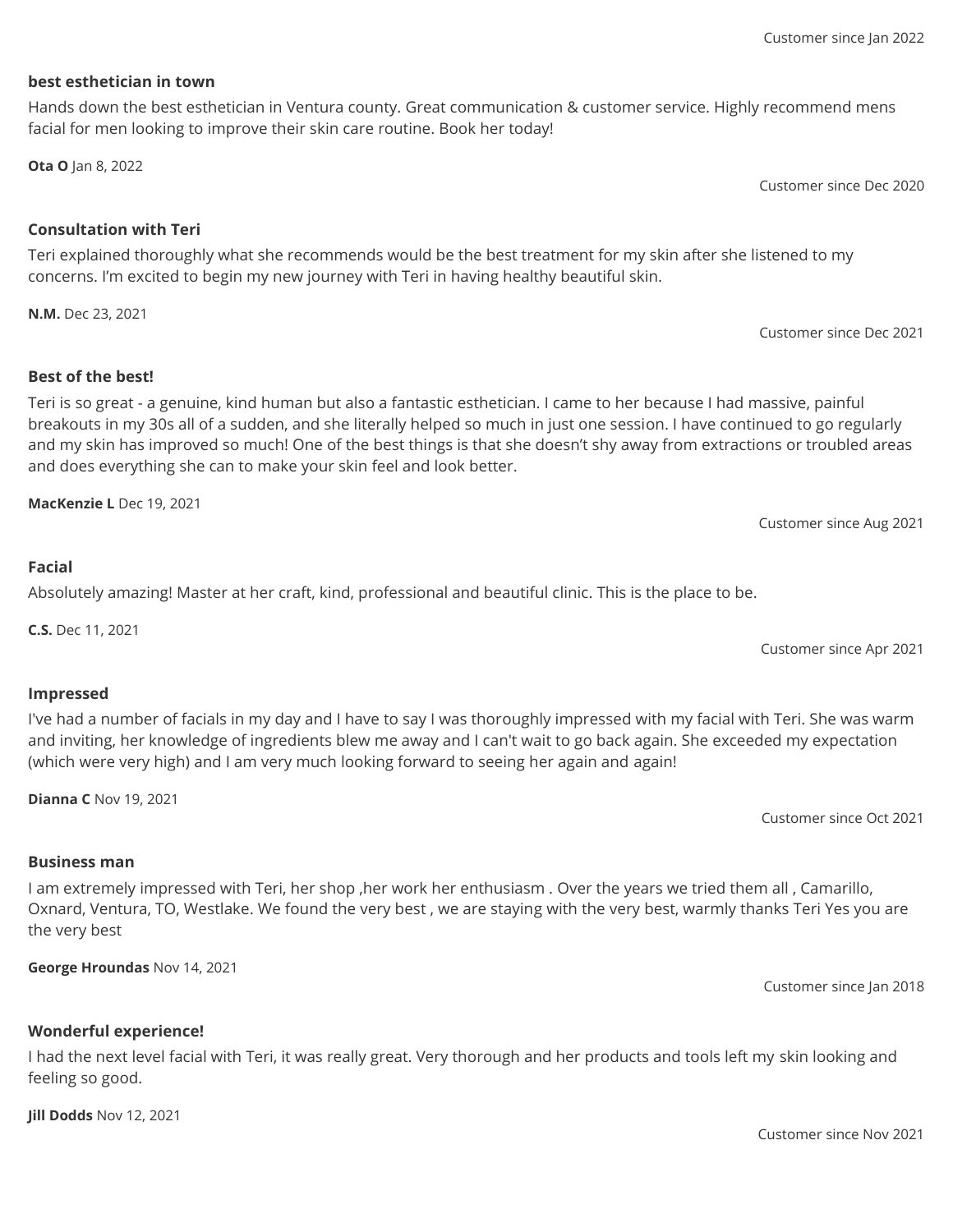# **Exquisite and Effective**

Teri's service is stellar! I have seen many skincare "experts" and aestheticians in the past, but Teri's work is truly a cut above them all. I may be "cured" of my addiction to fillers. My skin looks and feels radiant. I will definitely be a repeat customer. If I could give her six stars, I would!

**Bethany W** Nov 11, 2021

# **Great service!!**

Teri is always very professional and I always get exceptional services from her. Her place of work has always been clean and relaxing. She is highly recommended.

**V.S.** Oct 25, 2021

Customer since Jun 2021

Customer since Nov 2021

# **Glowing skin!**

Terry does and awesome job with my facials! She takes her time and I feel like I get the full experience every time! My skin looks amazing when I'm done and weeks after!

**Emily I** Oct 20, 2021

Customer since Jun 2021

### **200% and more!**

My third appointment and I could not be any happier. Each visit with Teri is beyond any expectations one could have.

**Christiana Price** Oct 6, 2021

Customer since Feb 2021

# **Exquisite Facial**

Teri is a lifesaver for my skin and wellbeing. She provides a personalized state of the art facial that is designed just for my skin. The facial is never the same as Teri changes the method/products each time for my skin's needs. You are always greeted in a pleasant and enthusiastic manner that makes you feel welcome; as though you are the only person that she is seeing that day. Her office is bright, welcoming, spotlessly clean, and aromatic. You will leave feeling pampered and renewed.

**Jill M** Oct 6, 2021

**Excellent experience**

Teri is excellent - professional, personable and delivers great skin care. Office is very relaxing and calm.

**J.L.** Sep 25, 2021

Customer since Sep 2021

Customer since Jun 2021

# **Brow shape**

Teri is so pleasant and her salon is beautiful and relaxing. Love my brows and I look forward to my next visit. Also, can't wait to utilize other services.

**Tina Re** Sep 9, 2021

Customer since Aug 2021

# **thank you 100**

Great service great environment 100% I would recommend this lady I cannot wait to go back to make me feel so good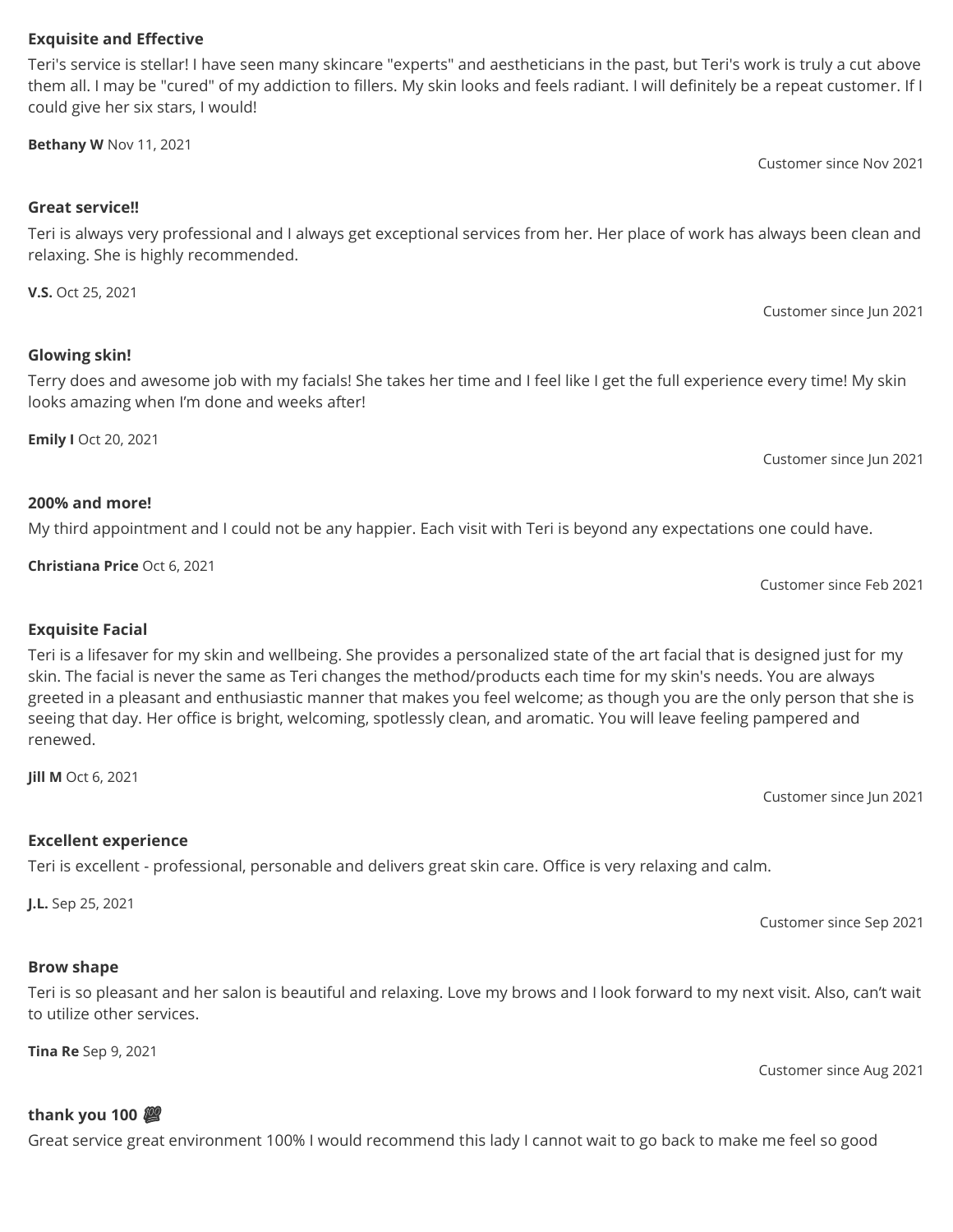### **The Best!**

Teri does a fabulous job of not only making my skin glow, but brings a calming peace to my mind. Truly a wonderful experience. This is my second visit, and i am already looking forward to the next.

**J.F.** Aug 27, 2021

Customer since May 2021

# **Simply Wonderful!**

I was very new to facials when I found Teri a few months ago, but she had me hooked from the first glorious appointment. She is gentle, kind and knowledgeable. Her products have done wonders for my skin, which now has a hydrated, healthier glow. The experience is meditative and relaxing with calming music and aromatherapy. It's a real treat that I now look forward to once a month.

**D.L.** Aug 26, 2021

Customer since May 2021

# **Hands down the BEST**

I've been seeing Teri for a few months now and plan on continuing for years to come! Teri is extremely knowledgeable, gentle and kind. I am SO HAPPY I found her as I have problematic skin/ acne in my 30's but i always walk out of her place feeling confident and glowing!

**Alejandra Puentes** Jul 23, 2021

Customer since Oct 2020

Customer since Jun 2021

# **Great experience**

Terry was awesome and my facial was great! Her place is super cute and really clean! Her facials are anything but short and I definitely feel like it was worth it and my skin looks noticeable different. Would definitely recommend trying the Tok Tok facial!

**Emily Ipatzi** Jun 30, 2021

# **Expert Esthetician!**

I was referred to Face to Face by my retired esthetician and I couldn't be happier! Teri is a highly skilled practitioner who uses top of the line Korean facial products. Her studio is beautiful and spotlessly clean. Teri made me feel welcomed the minute I walked in and her skill was apparent right away. She went over my complete history of skin and health issues before beginning my treatment to make sure her products would appropriate for me. I would highly recommend Face to Face to anyone!

**Rebecca Pecsok** Jun 19, 2021

Customer since Jun 2021

# **The ultimate experience**

I cannot tell you how fabulous in every way my time with Teri at Face to Face impressed me. This was my second visit. I will refer anyone and everyone to her. I shall be back for more visits with her. This by far is the most superior facial treatment I have EVER had. I had a wonderful feeling of calm and gratefulness after my visit. I am repeating my first review here. I am thankful and blessed to know Teri and benefit from her wisdom and care.

**Christiana Price** Jun 11, 2021

# Customer since Aug 2021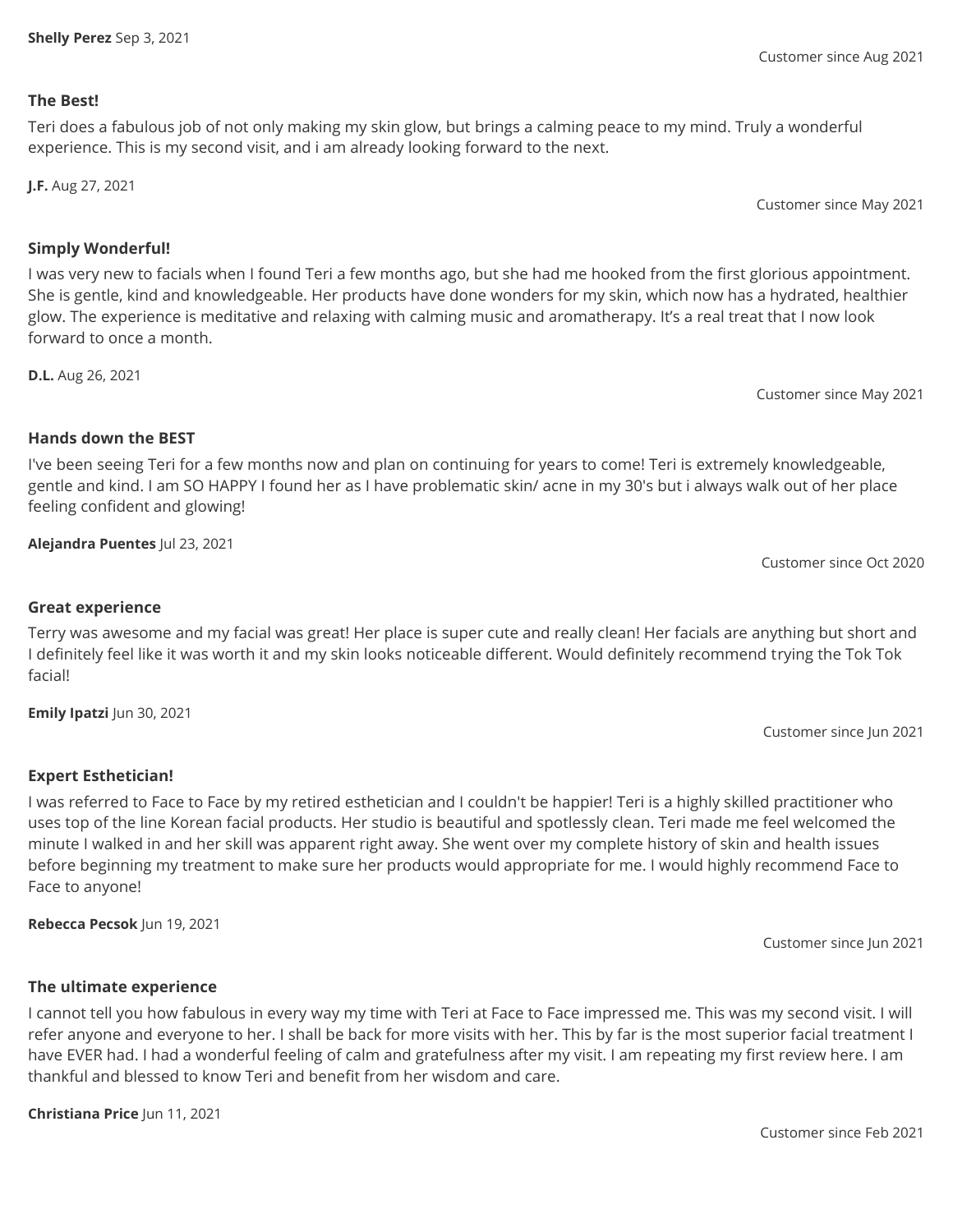#### Customer since Feb 2020

Customer since Jun 2021

Customer since Aug 2019

Customer since May 2021

Customer since May 2021

glowing for days after! I can't wait for my next facial with Teri! **Jan Hill** May 27, 2021

Teri is so detailed! She focus on my concerns and provided an amazing facial, She made me feel so relaxed and my face was

I can't say enough about the outstanding facial that I had this week! Teri is incredible and so lovely. Not only was it the most relaxed I've been in over a year, but my skin has never looked better! I am hooked and will be a regular customer!

**Debi Lewis** May 27, 2021

It was my first visit to Face to Face. What an amazing experience, so relaxing and my face looked and felt great!!!

**April F** May 22, 2021

**Great Facial!**

**Wonderful**

Teri addressed my concerns about my skin kindly and professionally. The facial was excellent and I felt relaxed and satisfied with the treatment plan she recommended. The calming and clean environment drew me in and I felt completely comfortable.

**Jennie H** May 15, 2021

# **Always amazing!**

Loved the overall experience with Teri. She is a true professional and I will continue to indulge in her services. My face feels and looks wonderful for days after my appointment.

**Patti Z** May 13, 2021

**Skin care**

Best facial I've ever had! Teri asked all the right questions and addressed my skin issues. I cannot wait to book my next appointment. You will not be disappointed.

**Joan F** May 10, 2021

# **Always great service**

I feel comfortable with Teri giving me facial. She is very friendly and pleasant. She is knowledgeable and skillful at her practice as an esthetician. Her office and the spa is very clean and relaxing. I would recommend her to all my friends.

Teri is wonderful. My face has never looked better! She focused on the needs of my skin and I have definitely seen an

overall improvement. I will continue to return and have full confidence in her recommendations.

**V.S.** Jun 10, 2021

**Wonderful!**

**Amazing**

**WOW**

**Joyce G** Jun 9, 2021

Customer since May 2021

Customer since Oct 2019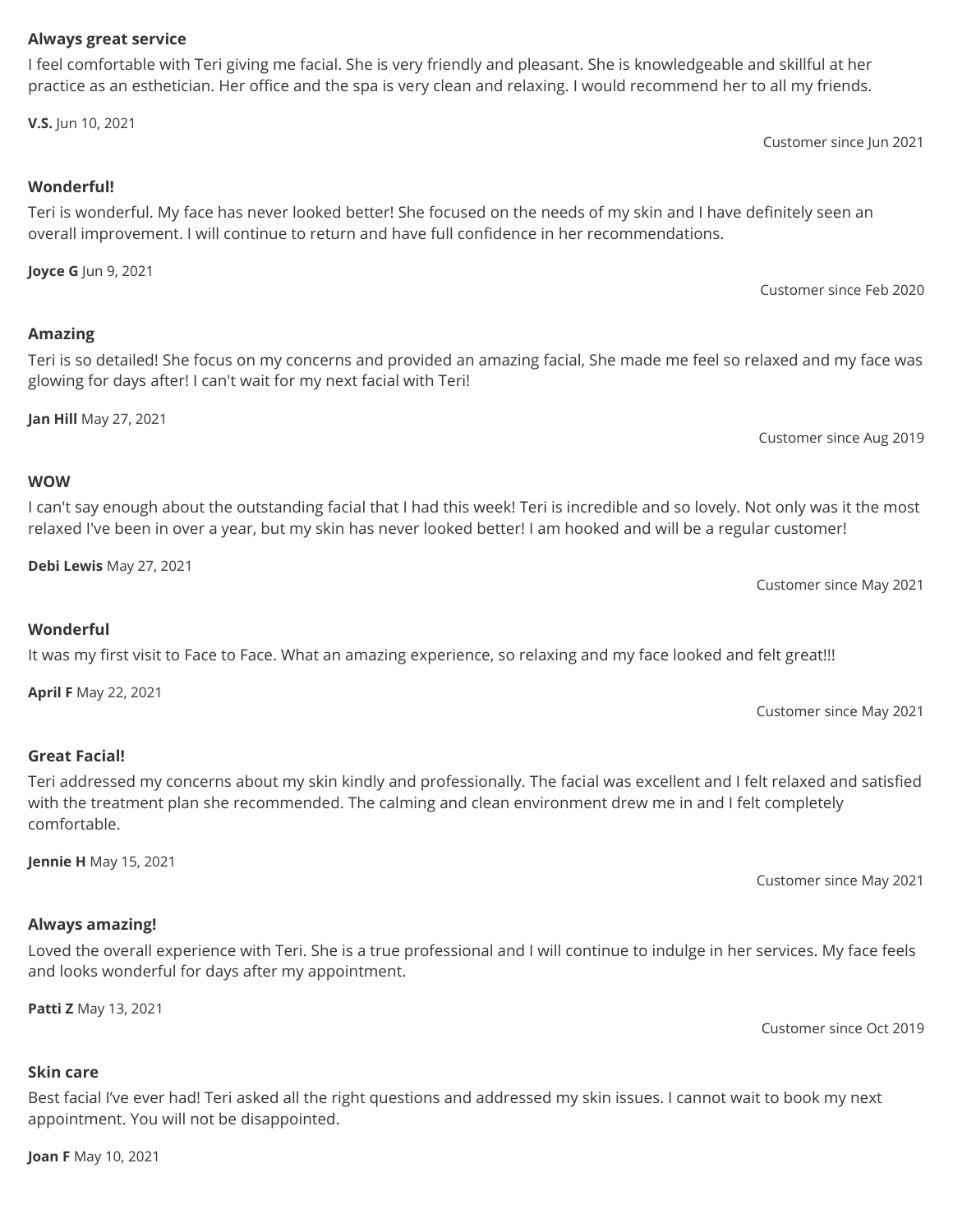# **Amazing facial!**

I had my first facial with Teri and was beyond impressed. I was comfortable and relaxed the entire time as she explained what she was doing. My skin looks amazing and I can not wait for another facial with her!

**Kristen F** May 6, 2021

Customer since May 2021

Customer since Jan 2018

# **Client**

This was a fantastic experience for me . I feel like a new person. My face looks great, feels great and I am proud of Teri . She done am amazing job. Highly recommend

**George Hroundas** Apr 29, 2021

# **Amazing Service and Beautiful Experience**

This place is incredible! The studio is beautiful and clean and has a great ambience to it. The facial was amazing and my skin looks and feels incredible. The service was spectacular, Teri made me feel comfortable and has had years of experience, she is extremely knowledgable. I 100% recommend going here for all your skin needs. I will be a client for years to come!

**Rebecca Monet** Apr 24, 2021

Customer since Apr 2021

### **Awesome Service**

Terri was awesome! She knows what she's doing, the place is immaculate. Definitely going back! Recommend everyone to try this place.

**M.Q.** Apr 23, 2021

Customer since Apr 2021

# **Facial**

I had a wonderful hour and a half experience with Teri. I haven't had a facial in so long, and she made it a wonderful and relaxing experience. My skin feels great and I am counting down until I see her again! 100% recommend!

**Mallory Partis** Mar 31, 2021

Customer since Mar 2021

# **Wonderful!**

My experience was top notch! Teri is professional, knowledgeable and really provides a relaxing atmosphere. Best facial I've ever had. My skin feels AMAZING! Totally recommend!

**Jennifer H** Mar 30, 2021

Customer since Mar 2021

#### **Great!**

I've recently had my second visit at Face To Face Esthetics. Since I have acne I get the Acne Facial. Teri is AMAZING! I feel comfortable and relaxed while I'm there. She always tells you what she is doing and what to expect. I've noticed that not every facial has the same routine. She is very knowledgeable and goes with what your skin is needing that day. My skin feels amazing afterwards and heals up really well from the acne extractions. Totally recommend!

**D.C.** Feb 21, 2021

Customer since Oct 2020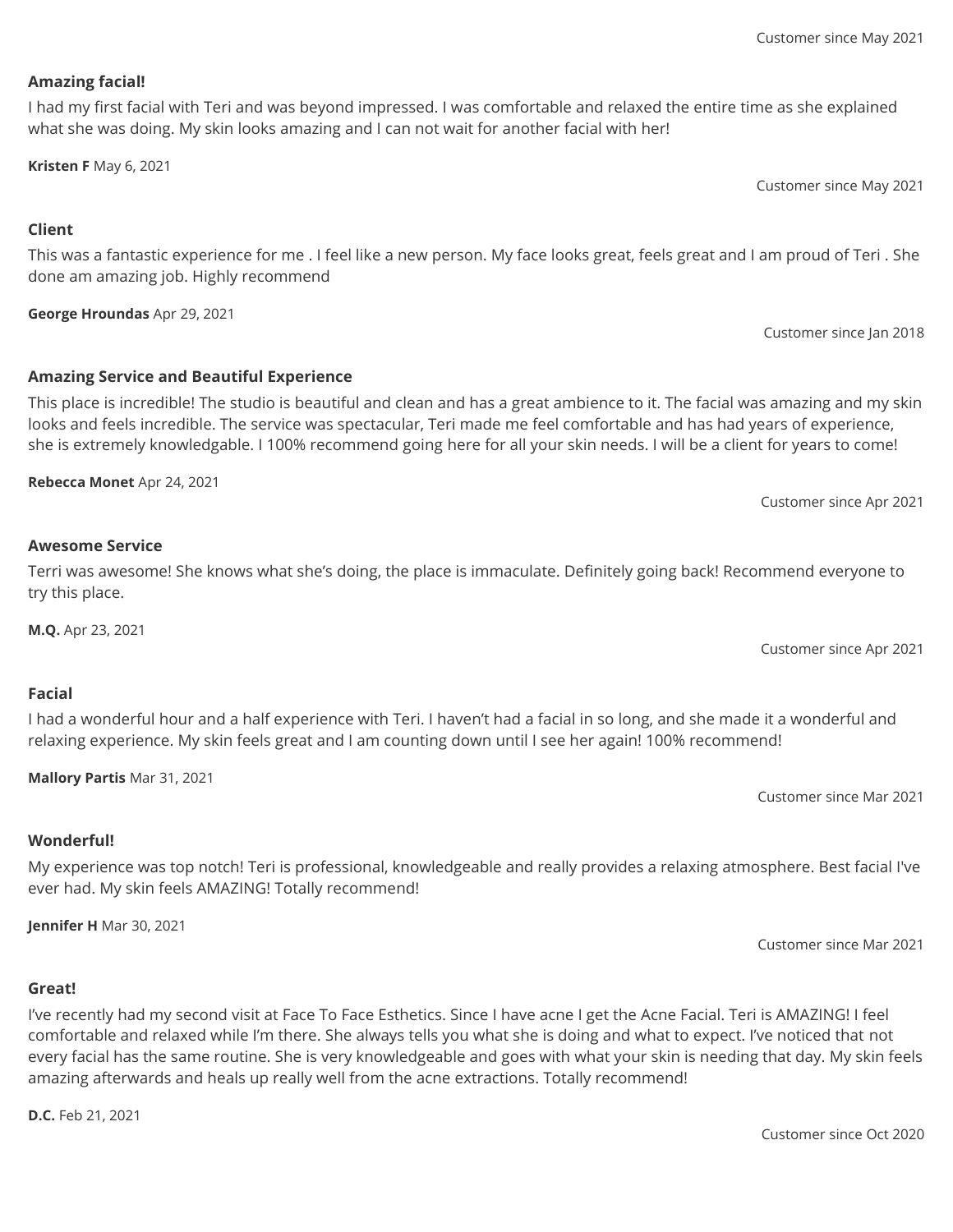# **A wonderful experience**

I cannot tell you how fabulous in every way my time with Teri at Face to Face impressed me. I will refer anyone and everyone to her. I shall be back for more visits with her. This by far is the ultimate facial treatment I have EVER had. I had a wonderful feeling of calm and gratefulness after my visit.

**Christiana Price** Feb 15, 2021

Customer since Feb 2021

### **Mrs**

What a great treat to myself! The entire experience was first class all the way. The treatment was more than I expected. The gentle touches was accompanied by soothing creams, essential oils and heavenly music. The final touch making this an exceptional experience was the use of a musical bowl. I left leaving with radiant skin and the most wonderful feeling of calm.

**Patricia L** Nov 19, 2020

Customer since Nov 2020

Customer since Oct 2020

# **Excellent Service**

Teri is efficient and super helpful, especially when she went over what products would work best for me!

**Jasmine Wright** Oct 22, 2020

#### **Wow**

Teri was so beyond thorough. She made me feel comfortable and secure. She was even so gentle whilst extracting. She's fabulous overall and I will send friends to her.

**Morgan Z** Oct 12, 2020

Customer since Sep 2020

# **Total relaxation**

I made an appointment for my first ever facial. I have been wanting to get a facial for a very long time. I have been looking online at so many different spa's I decided to go with Face to Face and I don't regret my decision at all! Not only was the atmosphere comfortable, and welcoming, the prices we're beyond affordable. I'd recommend this spa to anyone.

**Ruth S** Mar 14, 2020

Customer since Mar 2020

# **Magical**

Teri is amazing. Her intuition and knowledge on how to work with you is spot on. She has transformed my skin. If you want to feel divine and glow then to go Teri.

**JA** Mar 2, 2020

Customer since Jul 2018

# **Thank you Teri**

Thank you Teri for an amazing facial and I enjoyed the experience! My skin feels and looks good! Looking forward to next month to improve my skin some more!

**Maria F** Feb 20, 2020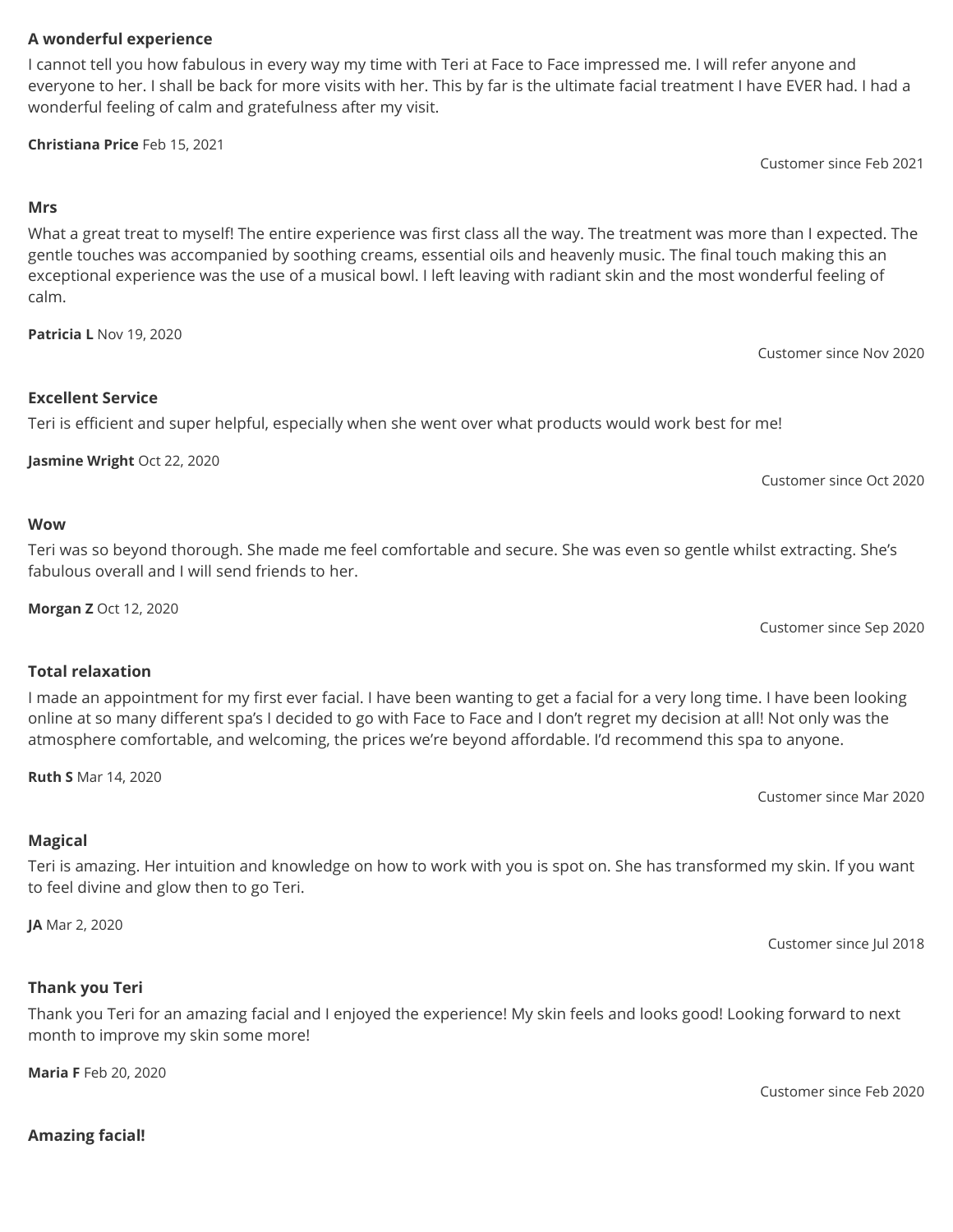**Quality Service**

**Julia M** Sep 30, 2019

my skin needs. I highly recommend!

immaculately taken care of. Will definitely be returning for more services!

When you walk in to Face to Face Esthetics, you feel it immediately. The tranquility of the space and its appointments, and the warmth from Teri. She uses the highest quality products but it's her gentle healing touch that makes the difference from the many other facials I've had.And the results - even after just one visit, my skin looks and feels better and younger. I

Such a relaxing and enjoyable experience! I also appreciate Teri's knowledge. She personalizes my treatment based on what

**Best Facial Ever.**

can't wait to go back!

# **Loved my experience at Face to Face!**

Teri is extremely knowledgeable and professional. Thoroughly enjoyed my facial and am considering eyelash extensions. Teri took time and explained how the extensions are applied. If I do them it will be with her. The salon is peaceful and

**Patti Zuleger** Oct 7, 2019

# **The best facial I have ever had!**

about your skin care needs!

**Elaine B** Jan 16, 2020

The best facial I have ever had! It was such a relaxing and enjoyable experience. Teri was very knowledgable on skin care and products. She was extremely professional and answered all my questions. I highly recommend Teri! I will definitely schedule another appointment.

Best in the world best of the best best of the very best Love Teri , love her work , love her spirit

**Patty Gutierrez** Jan 11, 2020

**George Hroundas** Nov 14, 2019

**Highly Recommend!**

**Lynn** Nov 8, 2019

# Customer since Dec 2019

Customer since Jan 2018

Customer since Apr 2018

Customer since Oct 2019

facials. I chose the Oxyjet Elixir and trust me when I say I will definitely come back! Teri was kind and explained the process to me! Her space as you walk in is clean and smells very nice. The room is very cozy and relaxing. I love how she asked about allergies and past experiences to get to know my skin better. Overall, I was extremely pleased with the service!

Teri is excellent. She is the best and it's always an enjoyable and relaxing time. You'll not be disappointed. Ask her anything

Teri is amazing! I haven't done a facial in a long time, and looking for one around my area I found she offered Korean

**Heidi** Jan 19, 2020

**Wonderful!**

**Client**

Customer since Jan 2020

Customer since Apr 2019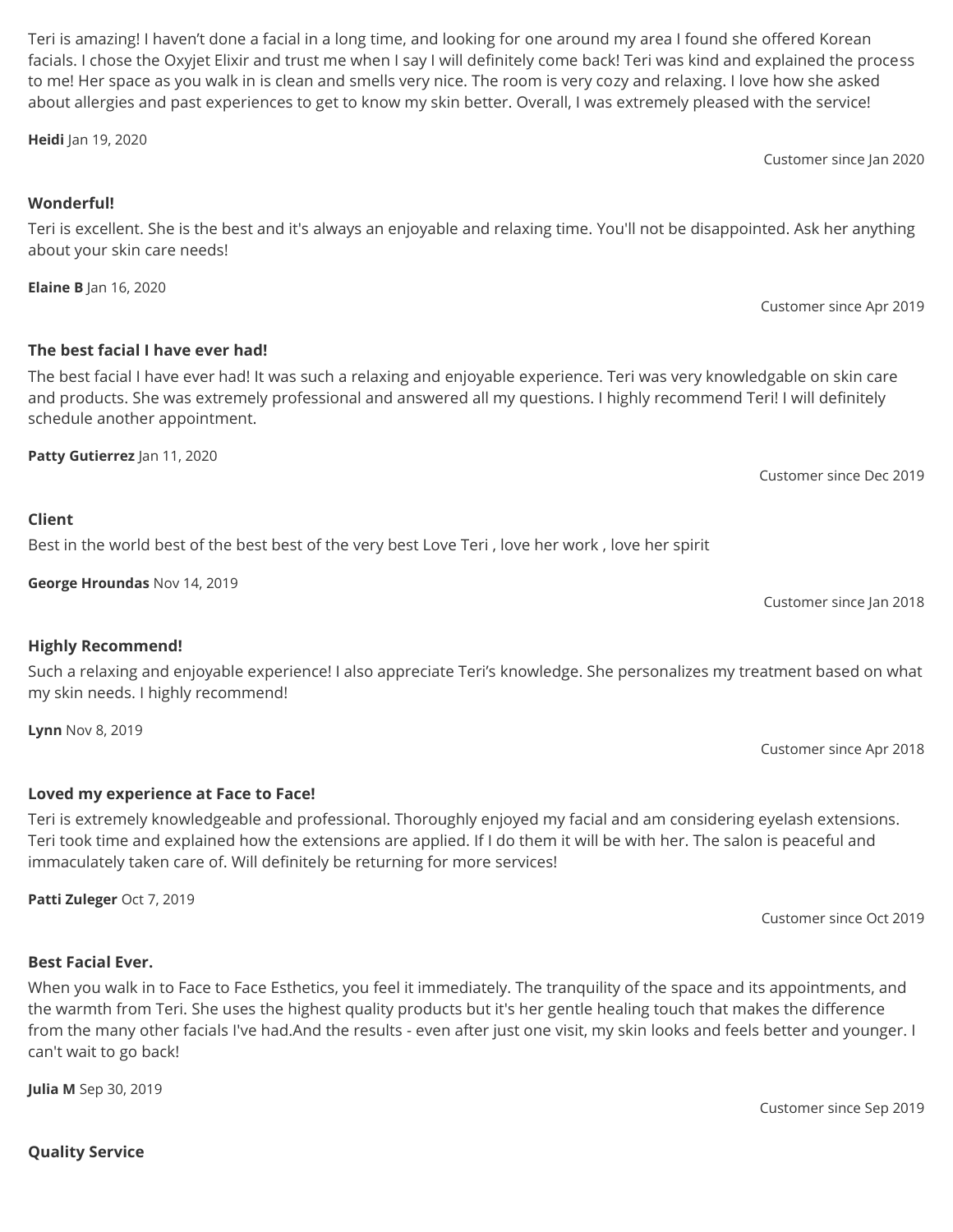of care. I highly recommend Face To Face. **Connie Herschbach** Jul 7, 2019

Excellent facial geared to my needs considering my skin and age. Teri does an incredible job designing customized program

# **Amazing every time!**

I come in once a month for a signature facial. Every single time I have an amazing experience. Teri is always warm, and professional. I always walk away glowing and my skin gets better and better as the days go on.

field of Esthetics. I will be referring my friends and family. Thank you Teri  $\heartsuit$ 

**Neva Newman** May 23, 2019

# **Simply Fabulous**

**Zoila C** May 14, 2019

# **Excellence**

Excellence is an understatement. Teri is knowledgeable,professional and experienced. The makeup and skincare products are superior to any professional product. She is extremely patient with all of your questions and answers them with such knowledge. She doesn't push anything on you. She educates you. Top of the line equipment from the front of her buisness to the back. Exceptionally clean and beautiful atmosphere. I highly recommend that if you are searching for the best call Teri .

**Jann Huling** Apr 20, 2019

Customer since Mar 2018

# **Excellent Eye Lash Extensions**

The lashes are super comfortable, very natural looking, and best off all I've had compliments all day. Thank you, Terry !!

**Sarah E** Apr 4, 2019

**Teri is Fantastic**

I have had several facials with Teri at Face to Face Esthetics and each one has been fantastic. She is knowledgeable, personable, well skilled and super sweet. Her products are quality too. I always feel well cared for after seeing her and my skin looks great. Teri knows her stuff!!! You won't be disappointed.

**Holly C** Mar 25, 2019

# **Vip**

Teri is the most kind, most wonderful, first class lady in the entire whole world . She is extremely detailed, highly skilled, very patient, super detailed, very caring, very loving and extremely pleasant. I recommend Teri to all of my friends. Hard to find such a great people trusting them with your face Thank you Teri

**George Hroundas** Mar 17, 2019

Customer since Jan 2018

Customer since Apr 2019

Customer since Jan 2018

Customer since Feb 2019

What a fabulous experience! I had a microdermabrasion and I have to say that Teri is phenomenal. She is an expert in this

Customer since May 2019

Customer since Jun 2019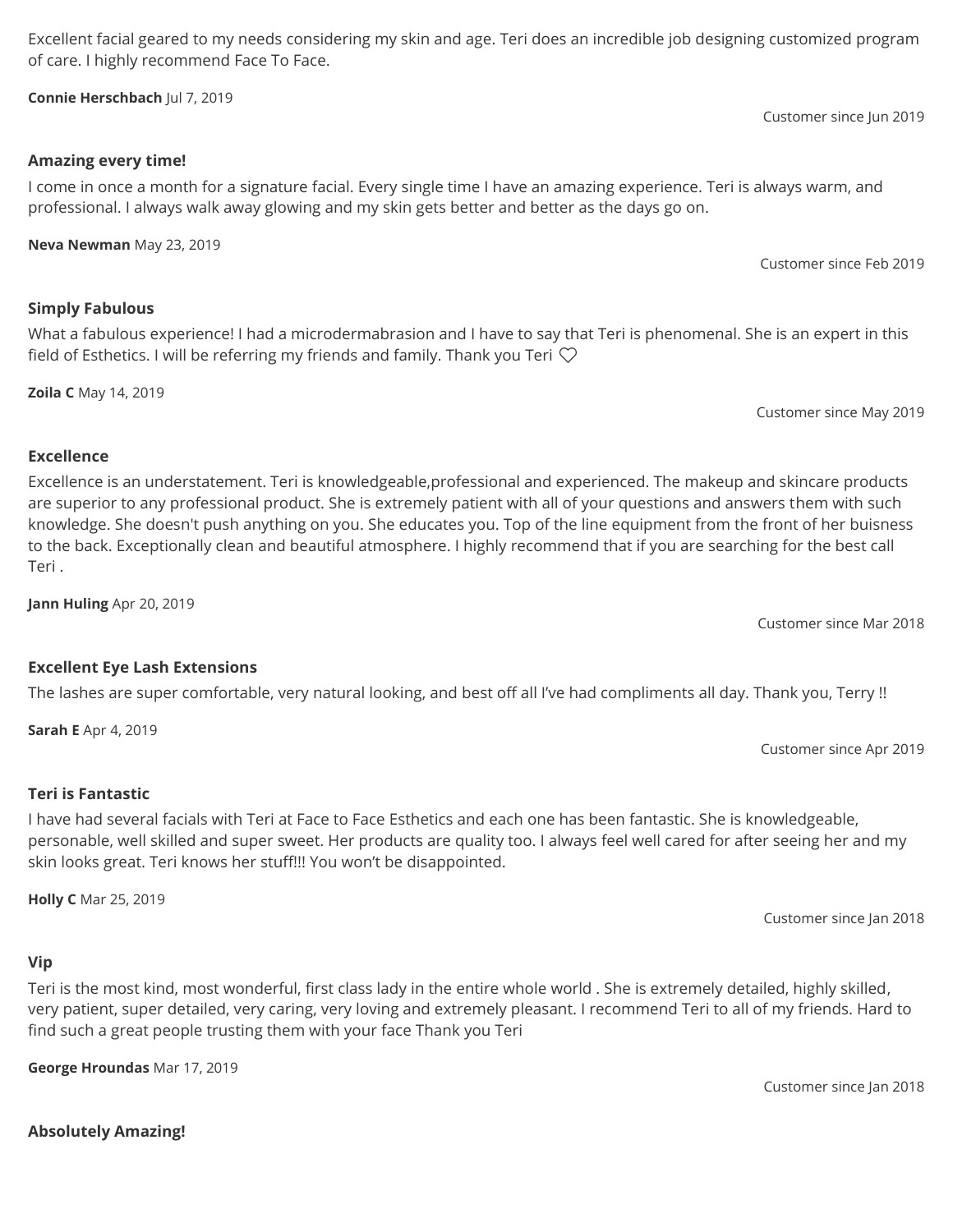I was very nervous going into my appointment for a facial. I had only had one other facial in my life and was anticipating something awkward or painful. However, Teri was absolutely amazing. She not only creates a space that feels safe and smells amazing, she also is very calming and allows you to relax completely. She was very knowledgeable and helped to pinpoint my problem areas with my skin. I felt rejuvenated and refreshed and I already find myself planning my next session with her.

**Breanna U** Feb 26, 2019

Customer since Feb 2019

# **A complete sensory experience**

Going to Face to Face isn't only about taking care of your skin; it's the complete sensory experience. The smells, the sounds, the little touches, the massage, the texture of the covers, all of it adds to the complete and absolute relaxation of the entire body. It's a little mini vacation where you can depart from your day to day life just for the time you're on Teri's table. She's very knowledgeable about her art/craft and takes it very seriously.

**Niki R.** Feb 17, 2019

Customer since Jul 2018

# **Gentle and Extremely Knowledgeable.**

Teri is the best. I stopped having facials many years ago because of breakouts I'd suffer afterward. But, Teri at Face To Face is so knowledgeable about individual skin, she tailors the experience to meet my specific skin type and issues. I've gone twice, and not a single blemish! Only improvement. Plus, it's a relaxing and rejuvenating experience! You must visit Face To Face Esthetics!

**Sue Osborn** Jan 27, 2019

Customer since Dec 2018

# **Amazing!**

My facial was very relaxing and I definitely felt like I was being spoiled. Teri does a great job making my skin look and feel amazing.

**Deb W** Dec 30, 2018

Customer since May 2018

# **Amazing**

I can't begin to say all the positive and wonderful things about Teri with Face to Face. Her expertise and knowledge surpasses anyone that I have ever gone to. She takes her time, answers every question and the shop is spotless. A real GEM in Camarillo.

**Jann Huling** Dec 15, 2018

Customer since Mar 2018

# **Simply the best!**

Teri is fabulous! Always has great ideas for the treatments your skin most needs. I just tried the Chocolate special, and the masques and serums and moisturizers left my skin absolutely glowing. Highly recommended!

**K.H.** Dec 2, 2018

Customer since Mar 2018

# **Wonderful!**

I went in for a Rezenerate Nano Infusion facial and was very pleased. Face to Face delivers a fantastic experience! The setting is beautiful and comfortable, Teri is amazing - very thorough skin assessment and so knowledgeable. Can't wait for my next appointment.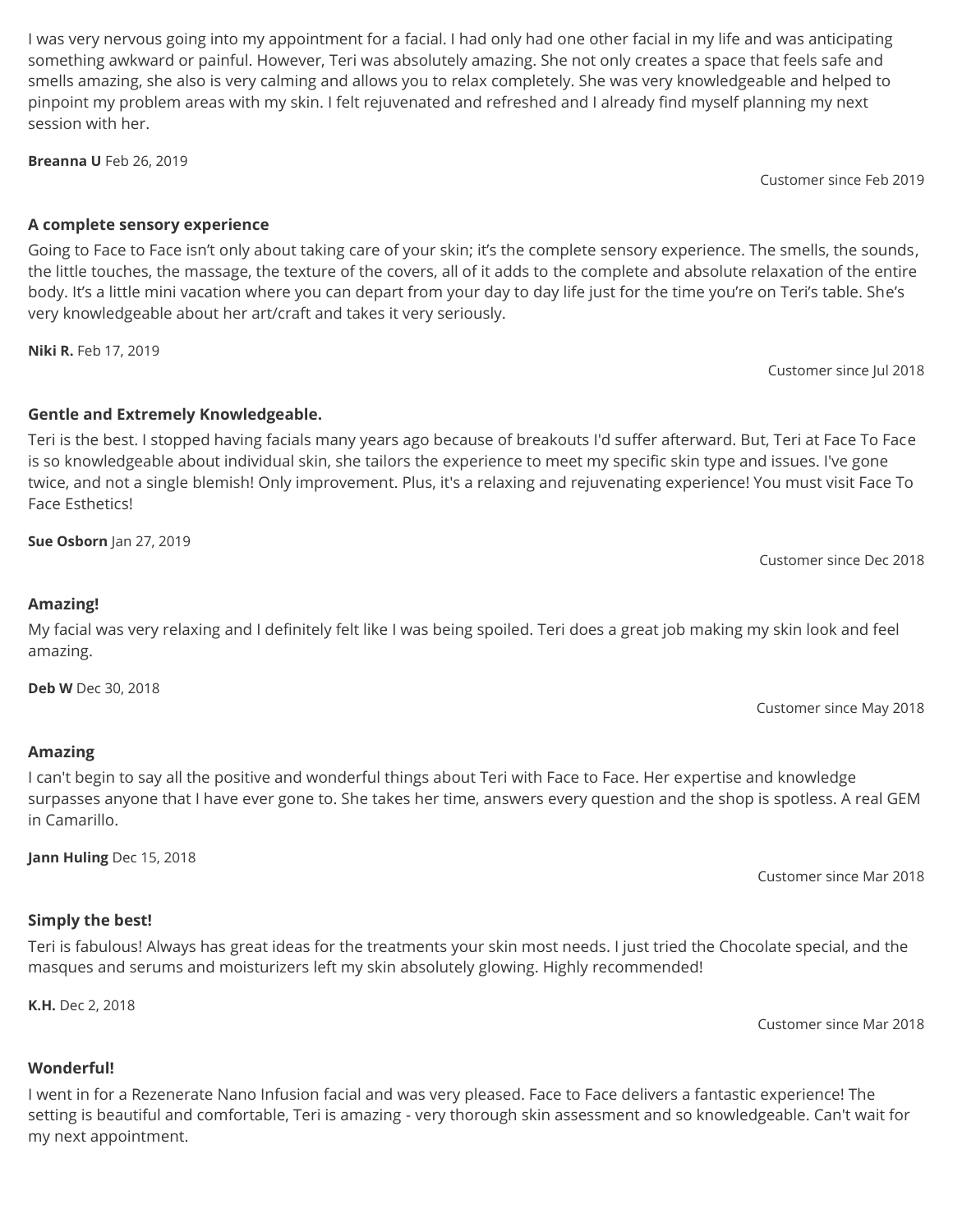# **Always great service**

Teri is knowledgeable and helpful with my skin care needs. She takes time to listen and understand your skin issues. I would recommend her to anyone who needs help to improve their look and their skin.

**V.S.** Nov 17, 2018

Customer since Jun 2018

# **The best gentleman's facial I've had in my life! I look great!**

I love to spoil myself! Occasionally, I go to the nicest places in the world to see what's out there. In Dubai, I went to the 7 star hotel to see how nice it gets. My career (as a DoD contractor) and my passion for traveling has brought me to over 50 countries. I've seen extremely rich and extremely high-end- including some very nice spas! Teri's service is, by far, the best gentlemen's facial I've had in my life! Everything in her spa is top-quality! I was so relaxed, I forgot where I was!

**S.I.** Oct 8, 2018

Customer since Sep 2018

# **Face to Face is THE BEST!!**

Teri is Amazing! She is extremely knowledgeable about her field and I was pampered beyond belief with her signature facial. My skin felt incredible just after one treatment. Her Spa environment is cozy and intimate and her products are second to none. A visit to her is a must and you will be so glad you did! 10 Stars if I could! Thanks Teri.

**Julie Daly** Oct 6, 2018

# **Wonderful in every way!**

I have had facials and waxing done by Terri. She is extremely professional and very thorough. I highly recommend her.

**Susan V** Oct 1, 2018

Customer since Jul 2018

Customer since Sep 2018

# **You Have Just Found Your New Esthetician!**

Teri is fabulous. I have had several kinds of facials, facial treatments, and face waxing with her. Teri is knowledgeable, professional, friendly and informative. She uses and sells top-notch products (for the first time ever I actually see results!) but without any push to sell you. I could not recommend her more highly!!

**K.H.** Aug 26, 2018

# **Facial cleaning**

**Facial and LED**

# I'm really satisfied from the facial cleaning I had yesterday. Teri understood from the beginning what I was looking for and she did a great job! I definitely relaxed and felt the positive atmosphere of the place. My skin is so soft and I really shine! I recommend this place to all the ladies that want to have a nice time, relax and take care of their skin. Teri is there to help you out!

**Sissy Zografou** Jun 16, 2018

Customer since May 2018

Customer since Mar 2018

Worth every penny! Facial skin tightened and dark pigment lightened. Also, "marionette lines" softened. The setting and cleanliness are excellent! Teri is very attentive to any issues or special areas of concern one may present.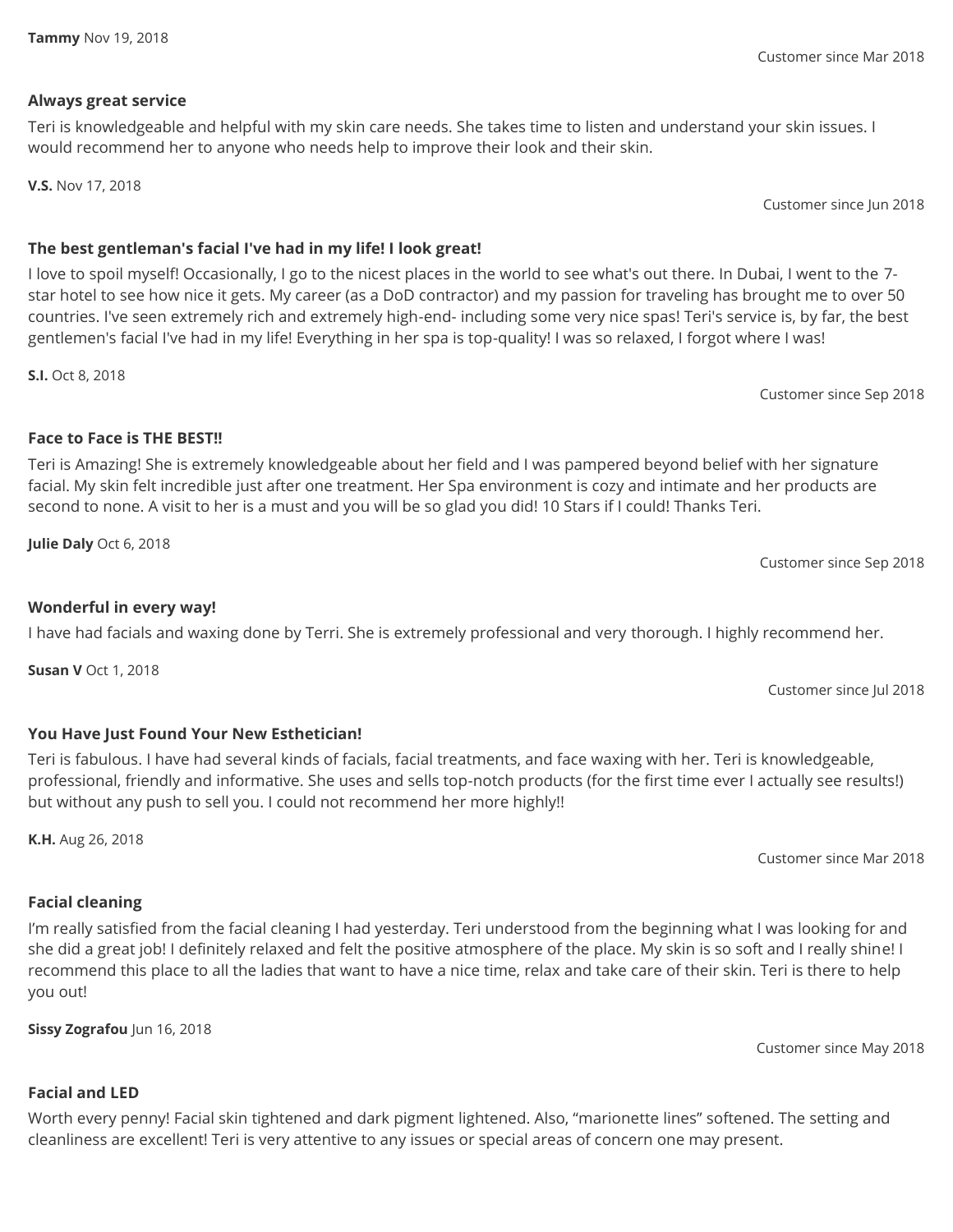Customer since Jun 2018

#### **Great service**

# Teri is very helpful and very knowledgeable. She paid attention to my skin situation and I felt very comfortable with her.

**V.S.** Jun 3, 2018

Customer since Jun 2018

#### **Fabulous!**

I loved meeting Teri, and my Gua Sha facial was amazing. If you haven't tried it yet, you are missing out. My face looked plumper and more lifted, my jawline was more defined, and my facial muscles felt so relaxed-no tension whatsoever. Thanks Teri!

**Cheryl Ruiz** May 22, 2018

Customer since May 2018

#### **Wonderful experience**

Terri was well qualified and friendly. Her Salon is immaculate and well organized. Her knowledge is invaluable to her clients, and i love the way she is innovative and on target with new procedures and equipment to reduce and maintain the signs is aging!!!!

**M.V.** Apr 11, 2018

Customer since Apr 2018

#### **I highly recommend Teri!**

My son got me a facial for my birthday. He heard about Teri 's services in Camarillo, and we decided to try out her services. Everything in her business was excellent quality! From the moment we walked in, she greeted us, offered my son some tea while he waited, and gave me a very informative consultation. Teri has a friendly and caring personality. She is very professional and very knowledgable! Her facial is the best I've had! It was so relaxing I almost fell asleep. I now look years younger!

**Maria Ilias** Mar 24, 2018

Customer since Mar 2018

#### **Amazing facial!**

I had a very relaxing & informative facial. All of the products were great- they felt great on my skin and smelled wonderful! My skype n had a beautiful glow and I purchased two of the products that were used to help my skin; I've noticed a difference already! Quality products!!! Thank you! I look forward to my next facial!

**Roxanne Danielsen** Mar 12, 2018

Customer since Mar 2018

#### **Face to Face esthetics**

Love love this esthetician ! Teri is very professional & knowledgeable. She knew exactly how to care for my skin care needs. My skin is glowing & I felt wonderful. I highly recommend Teri & she won't disappoint. Quality products too.

**Kathy S** Feb 17, 2018

Customer since Jan 2018

#### **Best Facial Ever!!**

Absolutely the BEST FACIAL EVER!! Teri just has a way that is so relaxing and soothing! Love you, my friend! I will miss you! Good luck in California.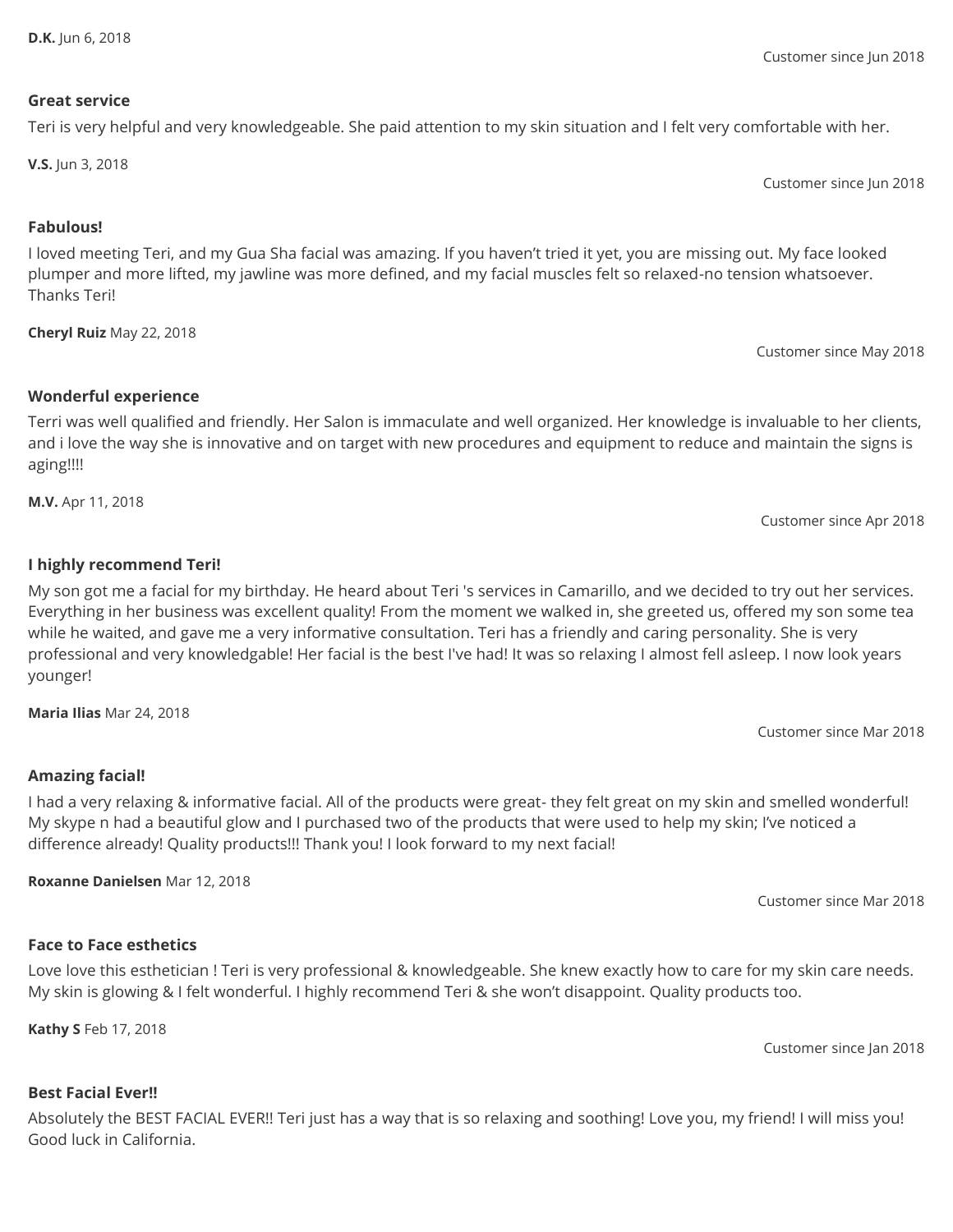**Lovely facial/peel!**

**Eye Lash Service & Skin Care**

If you are looking for perfection with your eye last extensions, then Teri is your answer! She does an amazing job in delivering excellent customer service with her attention to detail with your needs. Her warm and caring personality makes you feel right at home!!!!! Thank You Teri for all that you do for me and your clients!!!!! I Love Love my eye lashes each and every time $\heartsuit$ 

**Carmen Leatherwood** Mar 1, 2017

# **Always the best**

Teri really is the best, always provides the best service and is such a great person. Will miss Teri as she moves to California. They will be lucky to have her as she moves her business there.

**Sherrie B** Feb 21, 2017

**The Absolute Best** My daughter and I have been going to see Teri for years for various services. While she is an absolute professional, she is also a wonderful person. Her facials are fabulous and extremely relaxing. I always leave with skin feeling youthful and rejuvenated. She did my daughters make up for her senior photos and they were absolutely gorgeous. She accented her natural beauty and the photos were stunning. We will truly miss Teri has she continues her journey to California.

I moved to Colorado about 8 months ago and was so fortunate to have found Terri and Face to Face Esthetics. She is so knowledgeable, skilled and ethical. I trust that whatever service she recommends is what I truly need. My face was having climate adjustment issues, and she completely understood what I needed to get past the transition. I made the leap before

**Lisa Mitten** Feb 12, 2017

Customer since Apr 2013

Customer since Jun 2016

# **Best ever!**

Teri is amazing. I get my lashes and brows done and they always turn out beautifully. Highly recommend any of her services.

**Paula** Dec 18, 2016

# **Great Experience- Dermaplaning**

I would like to thank Teri for such a great experience. She is very professional and takes pride in her work, but also has a very sincere side. I would highly recommend her to anyone.

**Tracy L- Nov 7, 2016** Dec 7, 2016

Customer since Mar 2014

Customer since Mar 2016

Customer since Mar 2014

Customer since Aug 2016

Customer since Nov 2016

the Holidays and had her apply Extreme Lashes. I love them, and have had multiple compliments. Terri is meticulous in everything! A+++++

**Highly skilled and knowledgeable**

**Cynde George** Feb 9, 2017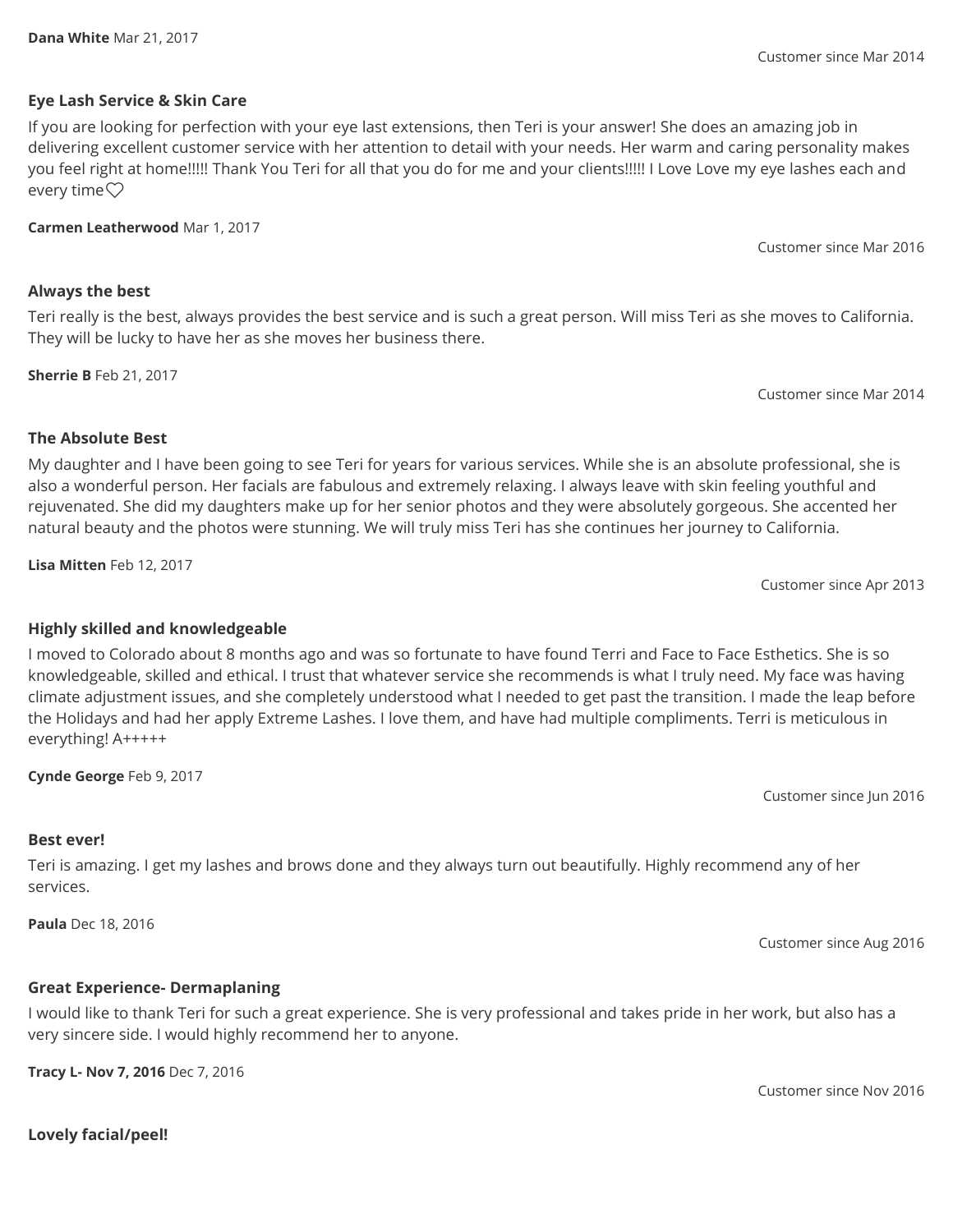Customer since Mar 2012

Customer since Oct 2016

Customer since Mar 2014

Customer since Aug 2016

Customer since Jul 2015

Customer since Sep 2010

Customer since Aug 2016

# **Relaxing, healing and educational facial!!**

I had a wonderful experience with Teri. I had cancer last year and she is so knowledgeable about what I should and shouldn't do with my skin and around my lymph nodes - things I wish my doctor had told me!! The products she used made my skin look awesome! Not greasy like some facials. I had people for days telling me how good I looked! Definitely going back in 6 weeks!

# **More than your average facial!**

I have had several facials with Teri and each one was tailored to exactly where I was at the the time - from post breast cancer where she had incredible knowledge about how to handle the special needs of my skin and my missing lymph nodes to my changing post menopausal skin and even just the seasonal changes that come in Colorado with the differing dryness. I could not recommend her any higher!!

**B.A.** Oct 19, 2016

# **Always the best!**

Teri always provides such great service! She offers great advice but never tries to push products that you don't need, I really appreciate that about her.

**Sherrie B** Oct 3, 2016

### **Wonderful Experience!**

Had an incredible experience with Teri! She customized the facial to fit the needs of my skin. Her waxing series are also phenomenal! My eyebrows look incredible thanks to her!

**Simone S** Sep 21, 2016

Teri gave me a facial. She does a good job and very relaxing also used her waxing services. Will go back again

**K.B.** Sep 10, 2016

**Good Job!**

# **Facial waxing**

Teri was very thorough and she had a gentle touch. I would recommend her services for waxing to anyone. Thanks so much.

**J.L.** Aug 11, 2016

**She is the best!**

#### Terri is so good at what she does. I have used her for facials, chemical peels, makeup for a wedding most recently. I will be returning in two weeks to get eyelash extensions. I highly recommend her.

**Cindy Yourtz** Jun 15, 2016

Teri is a wonderful esthetician -- she is mindful and gentle and pays attention to detail. I felt well cared for and my skin has been amazingly fresh and soft since my service with her! The products smelled amazing. A wonderful sensory experience!

**Lisa L** Oct 28, 2016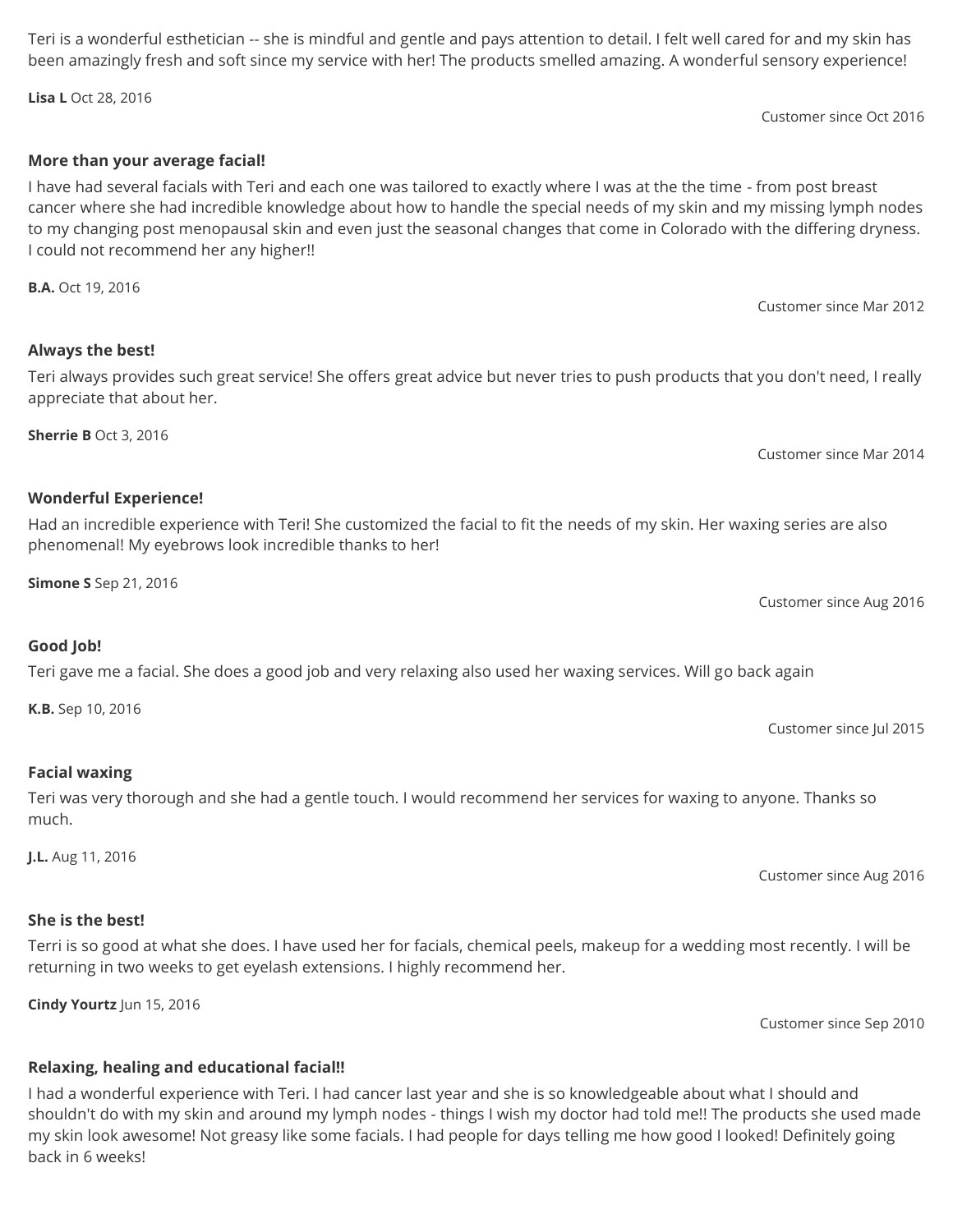#### **Brooke A** May 16, 2016

# **Brows**

# Relaxing and very clean room with soft music. Loved that I didn't have to leave with bright red brows as she applied highlighter and brow powder to fill them in. Will most definitely be going here from now on!

**Shaylynn H** May 5, 2016

# **Excellent! Love Terry!!!!**

Terry is the best! Terry spent so much time and did an excellent job on my eyebrows. I will refer Terry to everyone I know. She's the best!!!!!

**Lisa Cover** Apr 26, 2016

# **AMAZING!!!**

# As always, I left Face to Face looking 10 years younger!! I LOVE Teri and would not go anywhere else!

**Dana W** Mar 29, 2016

# **Eyelash extensions**

**Fabulous Facial**

**Lisa M** Feb 27, 2016

**Amazing experience!**

Terri was amazing and my eyelashes look beautiful!!! Terri's spa room is relaxing, spotless and organized. She is very professional and kind!

As always, Teri is the consummate professional. I highly recommend her, especially her facials. My daughter and I got to her

**Allison Widing** Mar 2, 2016

for several services and she is truly gifted.

Customer since Apr 2015

Customer since Apr 2013

Customer since Jan 2016

# **Wonderful experience!**

**Catherine H** Jan 22, 2016

Teri truly pampered me! I have had a number of facials that were very good but this was deluxe and left me feeling very refreshed and pampered. A great investment to combat aging and stress. Teri is a true pro who incorporated customized treatments for my skin type and was very attune to my needs. Highly recommend!!

Teri was very professional, knowledgeable, and truly was interested in providing an amazing facial. She took the time

needed to advise and explain what my skin needed. Will definitely return again!

**Sharyl Sullivan** Jan 14, 2016

Customer since Dec 2015

Customer since Mar 2012

Customer since Apr 2016

Customer since Mar 2014

Customer since Apr 2016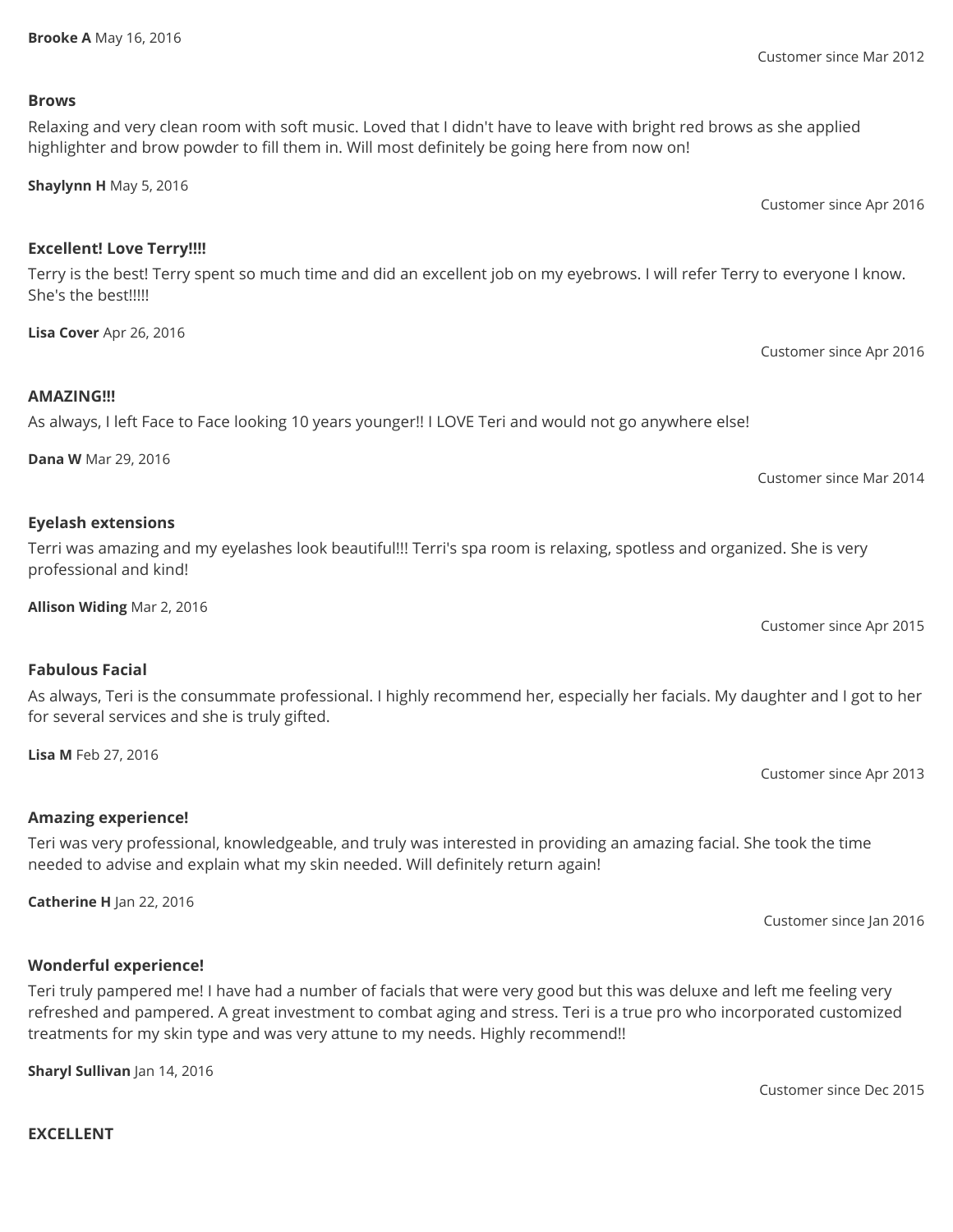Customer since Jun 2014

Customer since Jan 2016

Customer since Jul 2015

An incredibly relaxing experience with Teri, who is so knowledgeable and really takes her time with me at each

Customer since Apr 2015

Customer since May 2011

Customer since Apr 2015

Customer since Mar 2014

**First Time Visit - Will definitely go again!**

Just had my first visit to Face to Face Esthetics based on a recommendation from a friend. I haven't had a facial in years, and Teri was wonderful about determining the best service for me. She spent time getting to know me and my skin requirements. I decided upon the Minus 10 facial, which was heavenly! Not only was it relaxing, but my skin was glowing when I walked out of there. Teri was great about explaining what she was doing and why, which was very helpful! Can't wait to book my next appt!

Wonderful, high quality products and services! New makeup line is outstanding and never bothers my sensitive skin.

Teri always provides me with personal service and great care and attention to detail for my skin care needs at each

appointment. Highly recommended!

# **Moriah** Aug 3, 2015

# **Excellent service!**

**Stacye Pratt** Aug 1, 2015

# appointment. Every time I leave, my skin is radiant!

**Incredible!**

**A.H.** Sep 2, 2015

**Amazing!**

make my face shine and beautiful.

**P.R.** Dec 3, 2015

**Lovely**

your advice.

Teri is committed to providing excellent care. She is thorough, professional, puts me at ease, and most of all her treatments

**Lisa** Dec 12, 2015

**Face to Face Facial**

**Kathie B** Dec 4, 2015

**Eyebrows**

**Sherice Davis** Jan 9, 2016

I was very nervous looking for another person to do my eyelashes...I would usually go to Heather...whom is top notch.....but I became sick and Heather was booked!!! I was very panicky searching for someone else....but....Teri is excellent!!! I am very particular when it comes to my lashes because Heather spoiled me...but Teri is excellent...lets just say my bill will get a little higher because I'm getting a facial and eyelashes . She is so warm genuine and professional ...I love her work!!!

I thoroughly enjoyed my facial and I plan on going back for another facial early next year. Thanks so much for your help and

Darby eyebrows look so fabulous - I'm so glad that she goes to you - they are shaped to perfection!!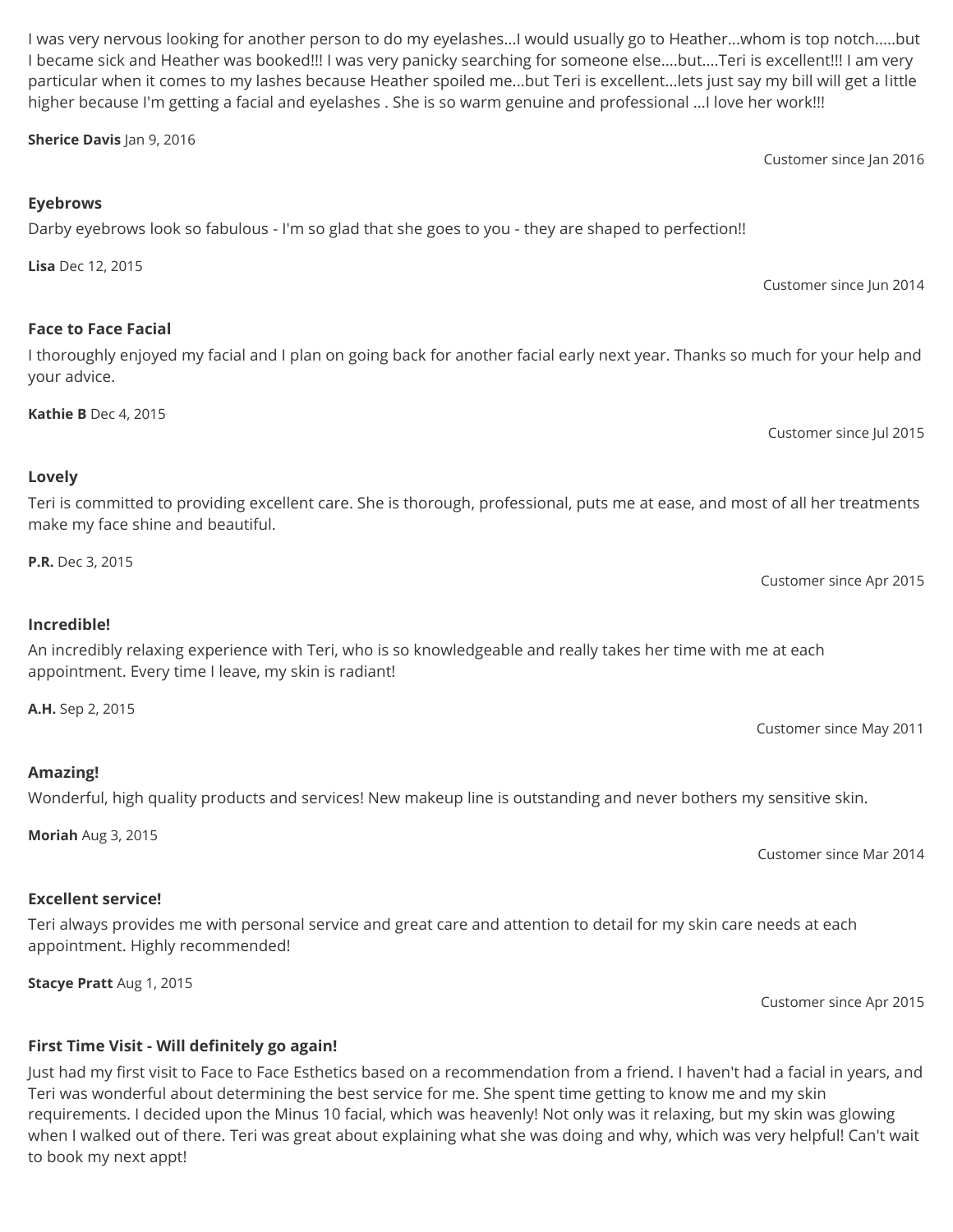### **Teri is great!**

I would highly recommend Teri. Her facials are awesome and she really takes her time to make sure everything is done just right.

**S.B.** Jun 7, 2015

Customer since Mar 2014

# **Facials and Waxing**

Teri is a just a warm, genuine person that you can't help but feel relaxed just walking through the door. I love going to her for facials and her products are fabulous! She also sees my teenager daughter for brow waxing. She is good with her, offering her suggestions and tips. I would highly recommend her, but like another reviewer, I am also selfishly torn between keeping her a secret and telling the world because it is hard to find such a quality skincare professional.

**Lisa M** May 21, 2015

Customer since Apr 2013

# **Awesome customer service**

Teri provides wonderful, individualized customer service. I appreciate her scheduling as I never feel rushed and she is always on time. Teri continues to obtain updated skills to remain on the cutting edge of new products and techniques. I would highly recommend her, although selfishly I want to keep her a secret because it's so hard to find someone you can trust!!!

**Erin G** May 10, 2015

# **Excellent Customized Service**

Face to Face Esthetics provides excellent facial skin care service! Very personalized and customized to individual skin care needs.

**Stacye Pratt** Apr 23, 2015

# **First time facial**

Absolutely amazing! I had never gotten a facial before and it was the most relaxing experience ever!! The waxing didn't hurt either and my eyebrows didn't get all red. I will be a repeat customer for sure!!!

**Brooke Minnihan** Mar 26, 2015

# **Facial**

**facial**

It was wonderful. The facial was so relaxing. The waxing did not irritate me. I will be back soon. Thank you, Teri

**Donna Musciano** Feb 1, 2015

Recently had a hydrating facial with Teri. I am 100% satisfied with the results. I am so happy I met Teri and plan to have a long term relationship with her as my esthetician. Teri thank-you so much. You really do a great job.

**Marcella Hinshaw** Dec 5, 2014

# Customer since Jul 2015

Customer since Jan 2015

Customer since Jan 2015

Customer since Mar 2015

Customer since Apr 2015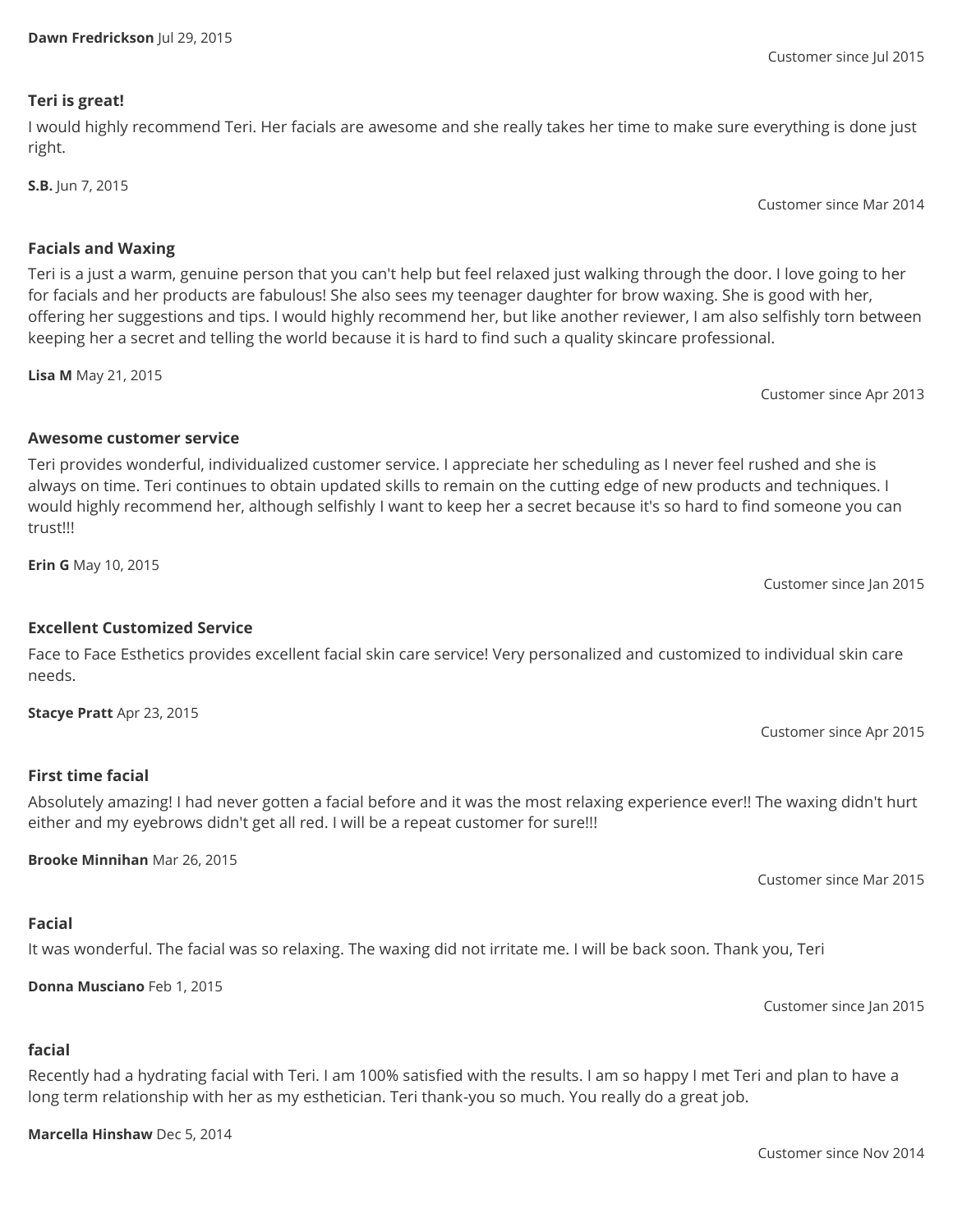#### **Teri is amazing!**

Super sweet and friendly! Makes you feel very comfortable and does a great job! Love the products she uses also. Would highly recommend her!!

**Alex Floyd** Nov 13, 2014

Customer since Oct 2014

Customer since Nov 2014

Customer since Jan 2014

Customer since Jun 2013

# **Exceptional**

Was looking for an esthetician, as my previous esthetician had retired after 10 years. The qualities being looked for: professional, detailed oriented, medically sound with good infection control techniques, personable, friendly, not patronizing, offering expert advise with the freedom to choose whether it was followed or not. Went to multiple estheticians who fell short. Thought the standard would have to be lowered until I completed an appointment with Teri. She is exceptional.

**P.R.** Nov 12, 2014

**Great service & products**

I have been to Teri for peels, facials and recently eyelash and brow tint. I'm very happy with her service and products. She ione of the few estheticians who use Rhonda Allison products in colorado. Not only she sells them retails, but uses them in her facials and peels. If you have not used Rhonda Allison product, I would highly visit Teri so you can at least have this product experience. I have not used a different product since I was introduced to Rhonda Allison

**Suzette Kovack** Oct 23, 2014

**Primo Pampering!**

I am a fellow esthetician and rarely get to sit back and be on the receiving end of the facial. But I hit the jackpot when Teri's hands worked their magic on my skin. Not only was the treatment incredibly relaxing, but my skin was glowing by the end! Teri is very professional and caring and serious about her craft.

**Kim Stroumbos** Oct 13, 2014

**Heavenly**

I sunk down into an amazingly comfortable chair and was totally pampered. Teri really cares about my skin and really knows what she's doing. I left my facial feeling hydrated and renewed. What a treat!

**Diana** Sep 27, 2014

Customer since Jul 2011

#### **Very enjoyable**

Face to Face esthetics was very nice and relaxing and seemed to really help. I definitley recommend it!

**Max A** Sep 25, 2014

Customer since Sep 2014

# **Review from a teen guy!**

As a teen guy, I highly recommend Mrs. K.'s professional help to get acne under control -- without using antibiotics & prescription creams! Yes, I've even had several facials, but Mrs. K.'s salon is in her home, so it is NOT an uncomfortable experience for guys. Mrs. K. is knowledgeable, very gentle, and gets results! I have done everything she has told me to do – everything from what foods to avoid to home skin care (easy routine!). I am VERY happy to report my face is looking good again!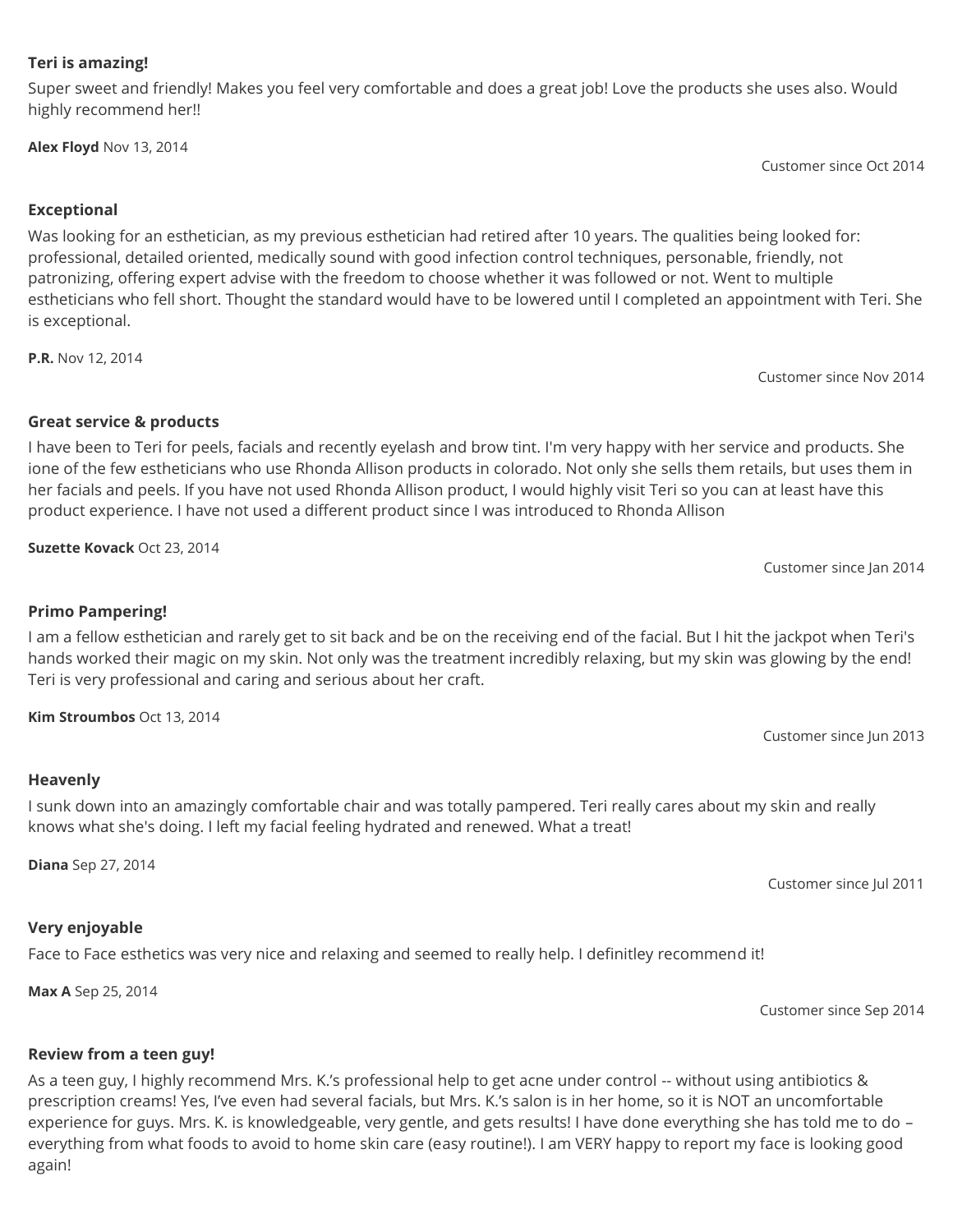Customer since Jul 2012

#### **Face to Face**

### Best service you will get. Very thorough and I am always pleased with my treatments every time!!!!!!

**Kristen C** Sep 12, 2014

Customer since Mar 2012

# **Free consultation**

So glad you sent this review because I planned on writing to say thank you. I appreciate your time and sincere interest in trying to help me. Your knowledge, candor, good ear and warmth make for a great combination. Thank you, I'll be back.

**Tarri Cleveland** Sep 11, 2014

Customer since Sep 2014

# **First Experience!**

Teri was very knowledgeable re: an ongoing oncology patient; and, the care of the affected skin. She was very thorough and did her best to make the client feel comfortable and confident in her abilities. It was a wonderful experience for my "first" time!

**Ginger Hodges** Aug 14, 2014

# **Get ready to treat yourself!**

If you are unhappy with past facial experiences, you should schedule a visit with Teri. She will safely pamper you and leave you feeling relaxed and your face feeling years younger.

**Patty S** Jul 20, 2014

Customer since Jul 2014

Customer since Jun 2014

# **Facial**

Great facial experience with Teri! My skin felt amazing following my facial. Thank you so much for such a relaxing facial!! Will definitely go back for more....

**Nanci Carter** Jul 17, 2014

Customer since Jul 2014

# **Facial**

Teri is phenomenal! My skin was absolutely radiant after the facial. Teri is knowledgeable, thorough, and warm. Thanks for the great service, Teri!

**tracy e** Jun 8, 2014

Customer since Apr 2014

Customer since Mar 2014

#### **Peel w facial**

Teri does such a nice job, I love the way much face looks like after one of her treatments and others notice as well. Thank you Teri.

**Sherrie Brewer** May 23, 2014

# **Very very happy**

Great experience, warm, friendly and kind. Teri is passionate about her craft and I'm happy to be a new client!!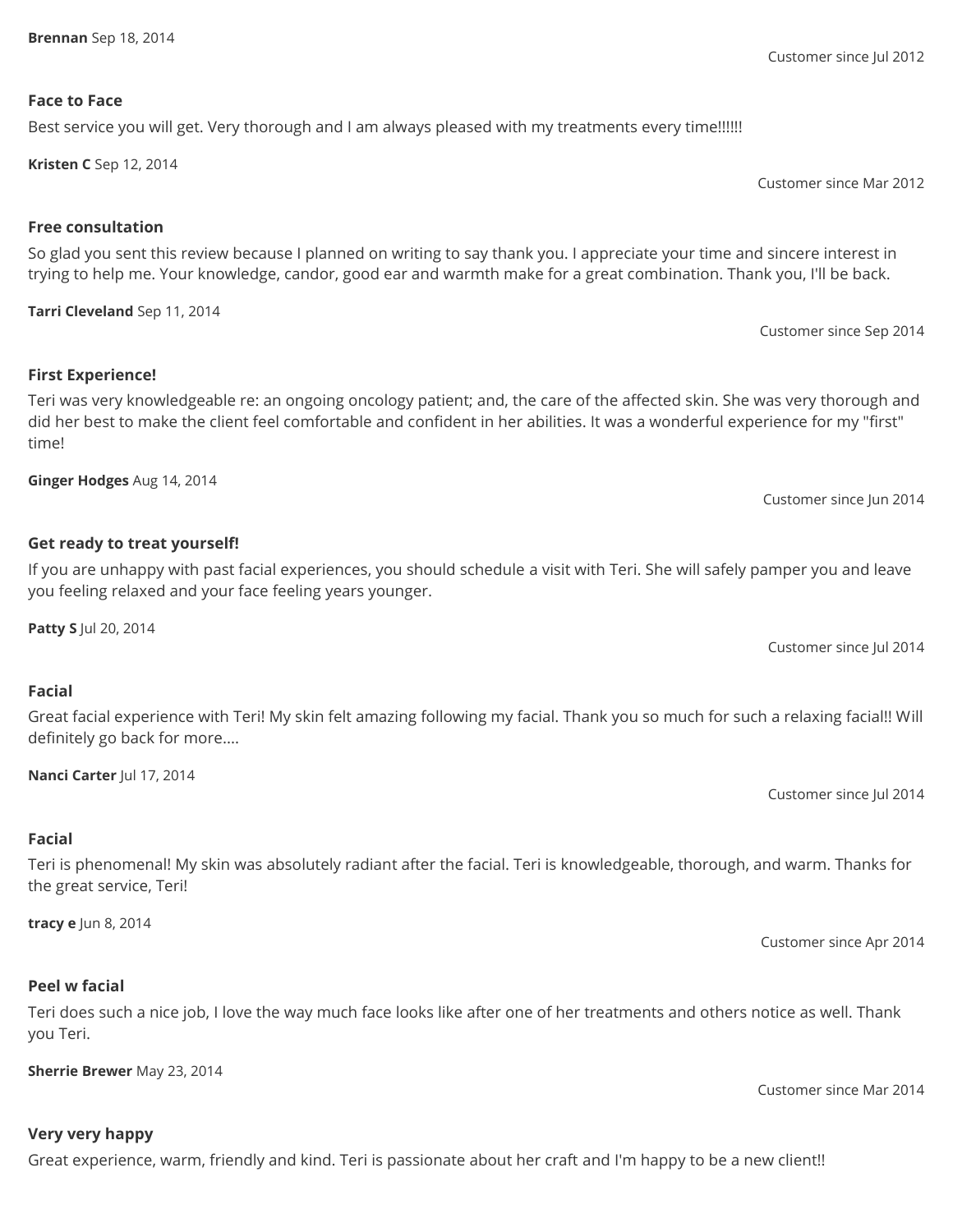#### **AMAZING!**

Teri is amazing! She "warned" me that she would be doing a lot of massage during the facial...something I LOVE! Teri takes the time to find out about you and what you like/dislike, as well as explain everything she is doing as it happens. I am making a commitment to myself to have a facial with Teri once a month.

**Dana White** Mar 15, 2014

### **Great Facial & Products**

I received a gift certificate for a Facial. I found her facial to be awesome. She customized it to my needs. Not only was the service exceptional, she also uses Rhonda Allison products, which I currently use @ home. I will be going back to Teri.

**Suzette Kovack** Jan 22, 2014

Customer since Jan 2014

Customer since May 2013

### **Amazing**

Teri is very knowledgable, helpful, and enjoyable to be around. She knows what's best for your skin and does just that. She informs you of what products she is using without making you feel like you have to buy something like others do at larger spas. Her products are great though - so go ahead and splurge!

**Carson R** Jan 4, 2014

# **Awesome Eyelashes!**

I've been getting my Xtreme Lashes eyelashe extensions done by Teri for awhile now and couldn't be happier. My lashes always look beautiful and they're so natural looking it's just amazing. Teri is always friendly, professional, and welcoming. Thank you Teri, I love my lashes (and so does my husband)!

**S. B.** Dec 3, 2013

#### **Jessner Peel**

Teri helped calm my nerves about going through a chemical peel process. She is so gentle and professional. The process was painless - the results fantastic! I have never been happier with the look and feel of my skin. Teri is magnificent!

**Liesel B** Nov 22, 2013

# **Wonderful facial!**

I have some to expect the same relaxing experience every month and Teri never disappoints. One of the things that makes Teri's facials so special is the way that she is always thinking of new ideas to make my skin more beautiful.

**Margaret L** Nov 17, 2013

Customer since Jan 2010

# **Dermaplaning**

This is the best service I have ever had. She is thorough and cares about her customers. My skin is glowing after my treatment!!

**Kristen Cook** Oct 30, 2013

Customer since Apr 2014

Customer since Mar 2014

Customer since Mar 2009

Customer since Apr 2011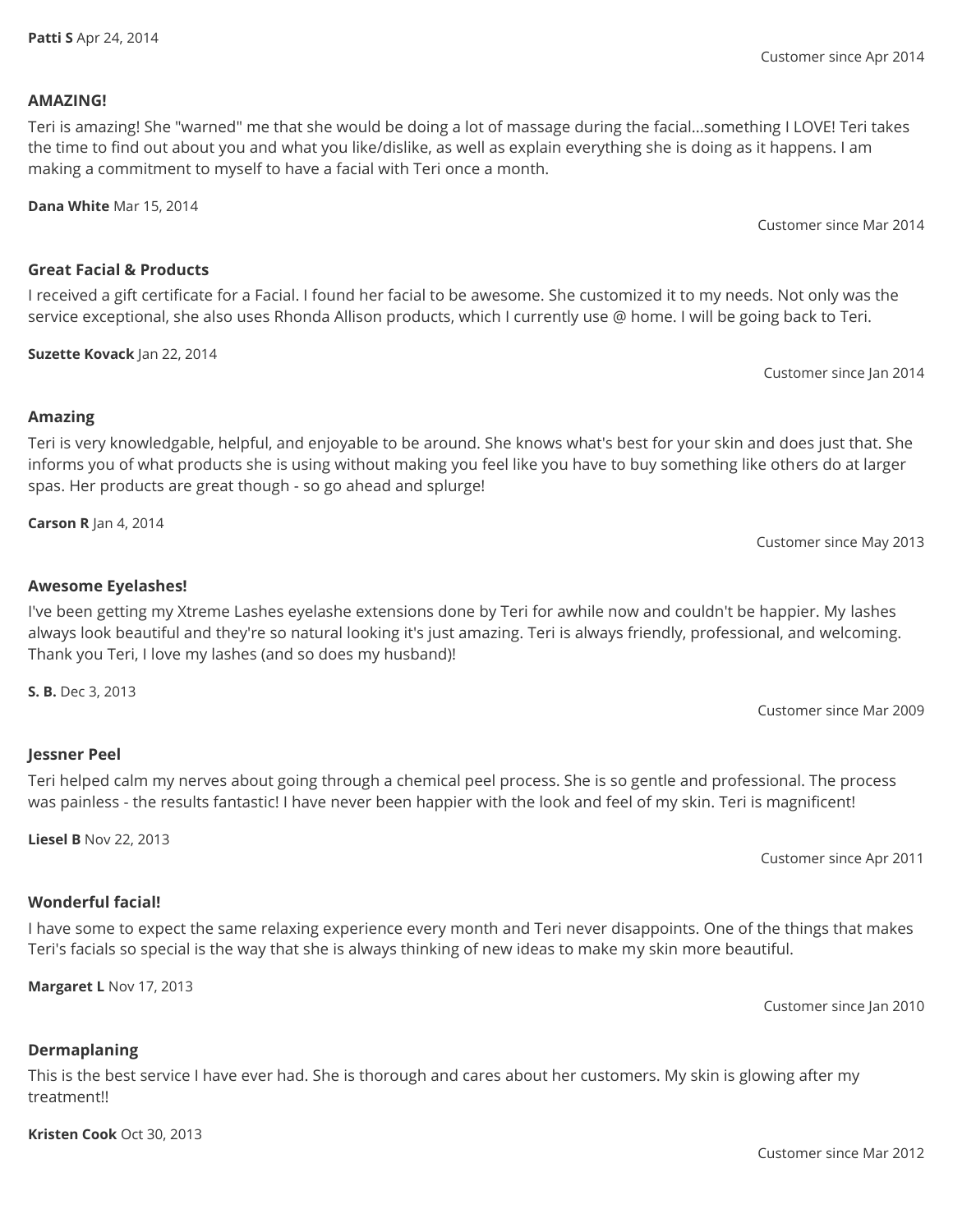**Best tan**

I finally found someone who takes care of my eyebrows! I met Teri several months ago and am so glad that I found her. She has been waxing and tinting my eyebrows and I've been so happy with her work. She is a true artist, a professional and takes her time with making sure I'm 100% satisfied. She also turned me on to a must-have facial moisturizer and the glominerals makeup. Teri is a woman's best friend and I highly recommend her and her services.

Just had a 75 minute Signature Facial with Teri and it was just great. So calming being pampered like that and my skin is just

glowing! I loved all the products she put on my face, they felt and smelled so good. I look forward to seeing her again.

Teri gave me the best spray tan I have ever had. I was on my way to the islands and I not only appreciated that my tan looked great the first day, but that it lasted several days. I also bought a travel kit which allowed me to keep my face tan

I continue to go to Teri for my monthly brow wax and tint. I've bought some great products as well.

**Krista Valentine** Jun 21, 2013

# **Looking Forward to Going Back**

Teri, Thank you for getting me in so quickly for an eyelash tint! I am looking forward to coming back for a facial in the near future! I felt very comfortable and found that you are a professional with excellent product lines!

What an enjoyable facial - teri works with you to find the right treatment for your needs. She is very knowledgable and personable. She also doesn't force her products on you which i love- she explains what she used and what she might recomend but thats it. I will be going back regularly.

**c.r.** May 17, 2013

# **Eyelash extensions**

Teri does a beautiful job! She's meticulous, patient, and careful. I couldn't be more pleased - thank you!

**Meg Masten** May 10, 2013

**Teri is the BEST!**

**LuAnn B** Oct 7, 2013

Customer since May 2013

Customer since Sep 2013

Customer since Feb 2013

Customer since May 2013

Customer since Nov 2009

Customer since Feb 2013

Customer since Jul 2012

#### **So wonderful!**

**Jan S** Oct 25, 2013

**Teri is awesome!**

**Krista Valentine** Oct 12, 2013

while wearing sunscreen. She is fantastic!

# **Rejuvenating!**

**H.T.** May 27, 2013

**Wonderful Experience**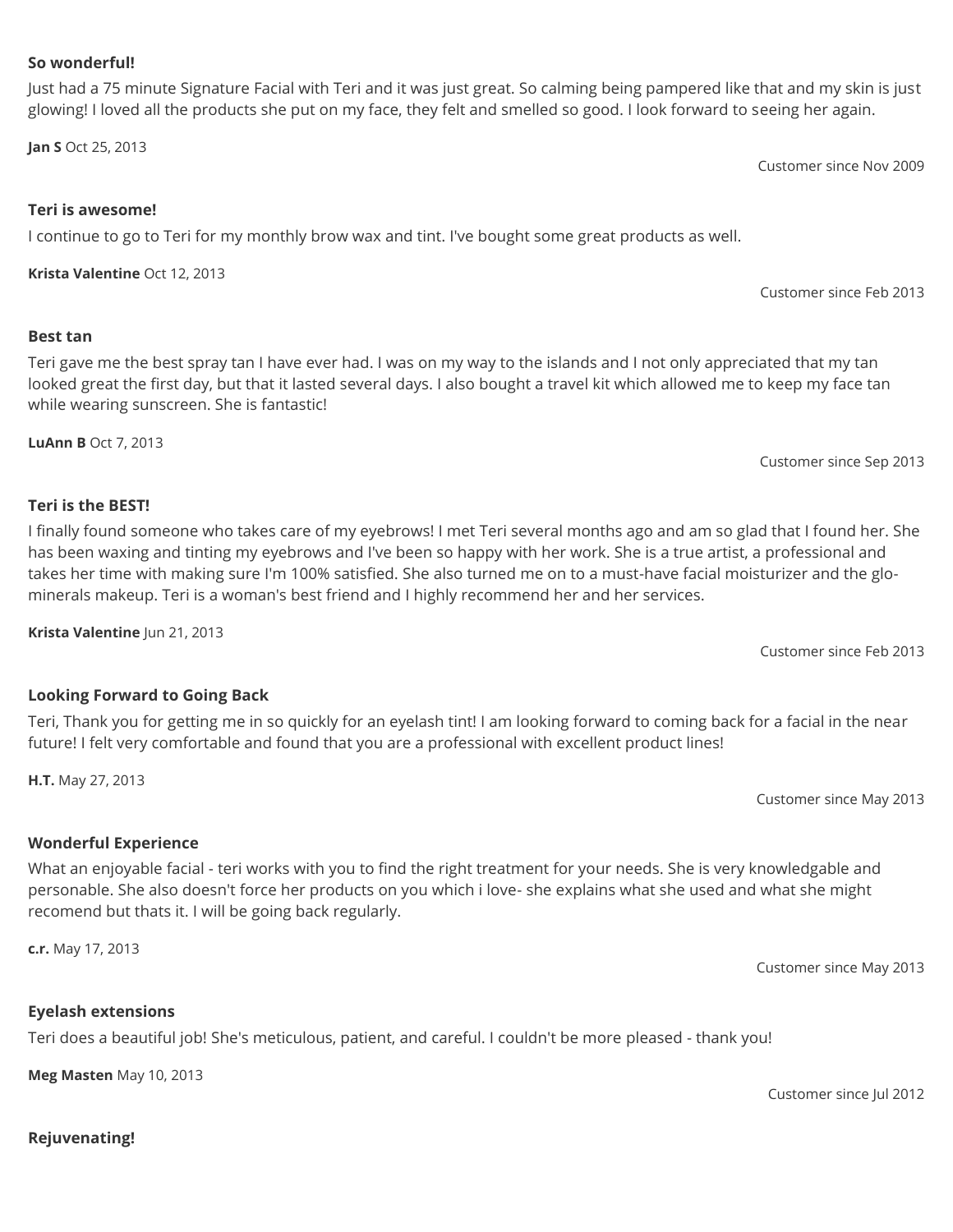Every time I see Teri for a facial, it's the most wonderful experience. She genuinely cares about my skin. She provides a relaxing environment and after my facials wit her, I feel rejuvenated. I continually receive compliments on how great my skin looks. Thank you Teri!

**A.H.** May 4, 2013

Customer since May 2011

# **Feels so good!**

Teri does an amazing job every time I go see her. She is always doing something while the treatments she puts on my face are "working" like massaging my arms and hands or my head. Just wonderful. My skin always feels moist and energized afterwards and I always get compliments on how I look like I'm glowing! She's the best.

**Jan S** Apr 21, 2013

# **Teen Facial**

What a wonderful first experience with a teens first facial. Teri is so knowledgeable and gentle. The environment was relaxing and the entire experience was enjoyable. Can't wait to go back!

**B.B.** Apr 13, 2013

Customer since Mar 2013

Customer since Mar 2013

Customer since Mar 2013

Customer since Sep 2012

Customer since Nov 2009

# **Great facial**

Teri is extremely knowledgeable, utilizes great products and provides a relaxing environment, I will definitely be back.

**Kim Beaudin** Mar 28, 2013

**Awesome**

I had a wonderful facial and other add ins. It was a very relaxing atmosphere and great experience.

**S.M.** Mar 16, 2013

# **Very pleased!**

This was my first time going to Teri - and felt very comfortable. Got a better microderm treatment then at the salon I used to go to - and for a better price. Thank you - I'll be back again soon.

**Marjorie H** Oct 15, 2012

# **Personable and Professional!**

# I have often felt uncomfortable in getting facials, but not this time! Teri made me feel very comfortable and did not criticize my skin. In fact, she was complimentary -- I've never been told that I have beautiful skin. She pointed out the good things I am doing and made suggestions. No pressure to buy products, etc. She was very helpful and kind. My daughter recommended her and I'm very glad she did.

**Marva Priday** Sep 25, 2012

Customer since Jun 2012

# **Great experience!**

Teri came highly recommended by my mother -- and I can see why! My facial was relaxing AND I saw immediate results. Teri truly cares about what she does, and the quality of her relationships with her clients. I have already recommended her to friends and can't wait to get back. :) Thanks, Teri!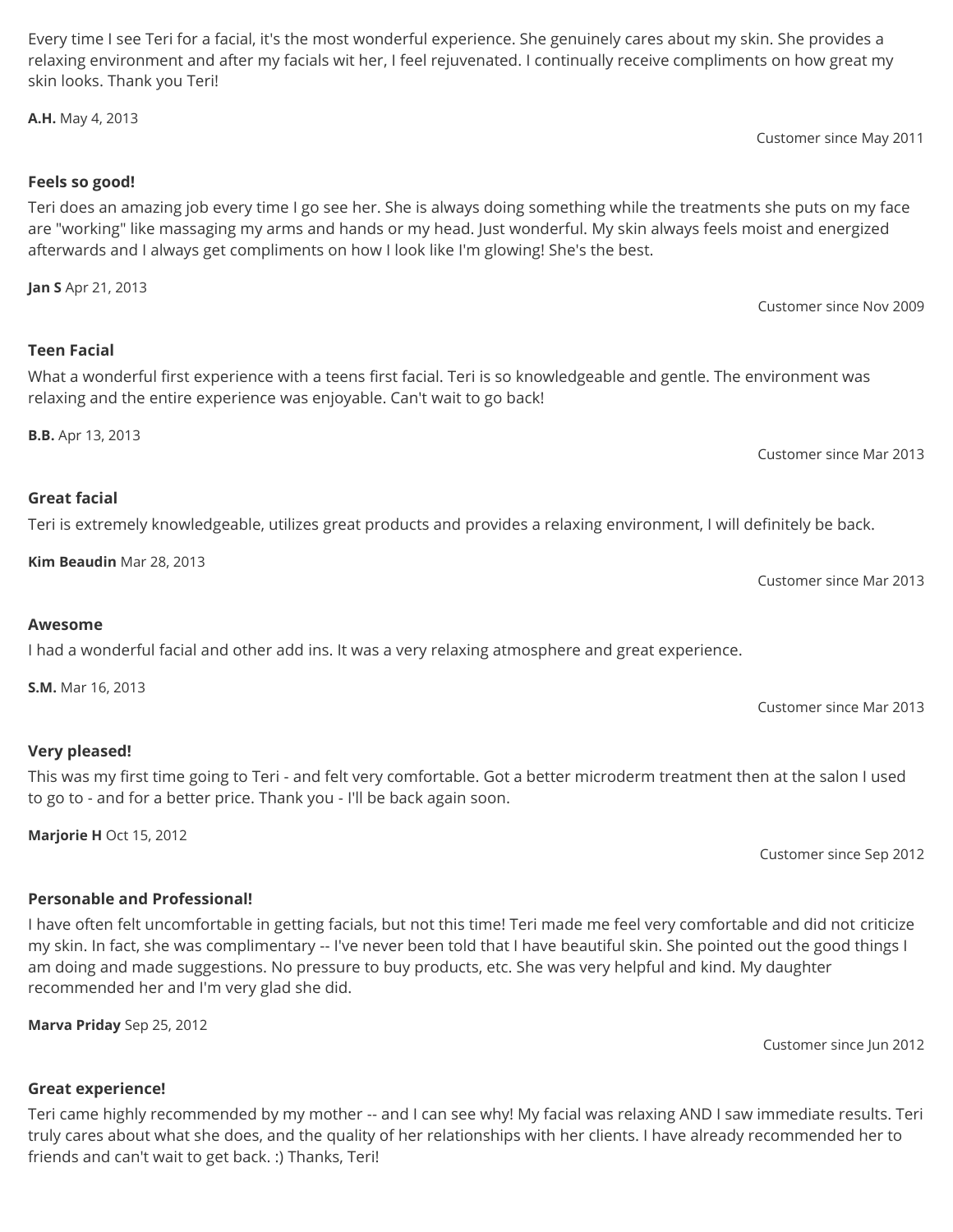**Devon M** Sep 1, 2012

#### **wonderful facial**

**Loved my facial!**

# Teri is able to make the experience both relaxing and special. Teaching me about skin care and making suggestions to improve my skin is always appreciated. Best eyebrow shaping ever. Thank you Teri.

**Martha Steffen** Aug 28, 2012

I absolutely love Teri and her professionalism. She knows what she is doing, and I completely trust her advice. Each time I leave, I love how my skin looks.

**Alison Steadman** Aug 15, 2012

# **Great experience and results**

Terri is wonderful and creates a relaxing environment. My skin feels so smooth and her products work with my skin type. I'm definitley going back for more!

**L.B.** Jun 16, 2012

# **Also great facials**

Terri gives a wonderful peel. I am on my 5th peel and my skin looks great. Everyone says how much younger I look.

**Cindy Yourtz** May 1, 2012

# **Great overall experience!**

I have been looking for someone who truly understands skin care from a holistic perspective for many years- I have finally found my gal! I plan on Teri being a part of my skin care for many years to come!

**Anita R** Apr 13, 2012

# **Best microdermabrasion I've ever had!**

I found Face to Face Esthetics by googling microdermabrasion services near Littleton, CO. I am so happy that I found Teri. I have had microdermabrasion before to help diminish my acne scars and this is by far the best treatment I have received. Teri really takes the time to review your skin condition and make sure you are getting the right treatments. The microderm was perfect-my skin feels very rejuvenated. I also love the Vital Therapy products she uses- they are so gentle and effective!

**Monica C** Feb 21, 2012

# **I Look Younger!**

I've had 5 chemical peels for the 1st time in my life and I am 49 years old. I have honestly been told I look like I'm in my mid 30's by people who do not know me. I highly recommend Teri and Face-to-Face. Teri honestly cares about you and getting the results you want. She is extremely knowledgeable and professional. I love my skin for the first time ever in my life! I would welcome any phone calls or emails to discuss....Teri, it's okay to give out both! Thank you.

**Tami W** Feb 19, 2012

Customer since Aug 2012

Customer since Mar 2009

Customer since Apr 2012

Customer since Sep 2010

Customer since Apr 2012

Customer since Jun 2012

Customer since Feb 2012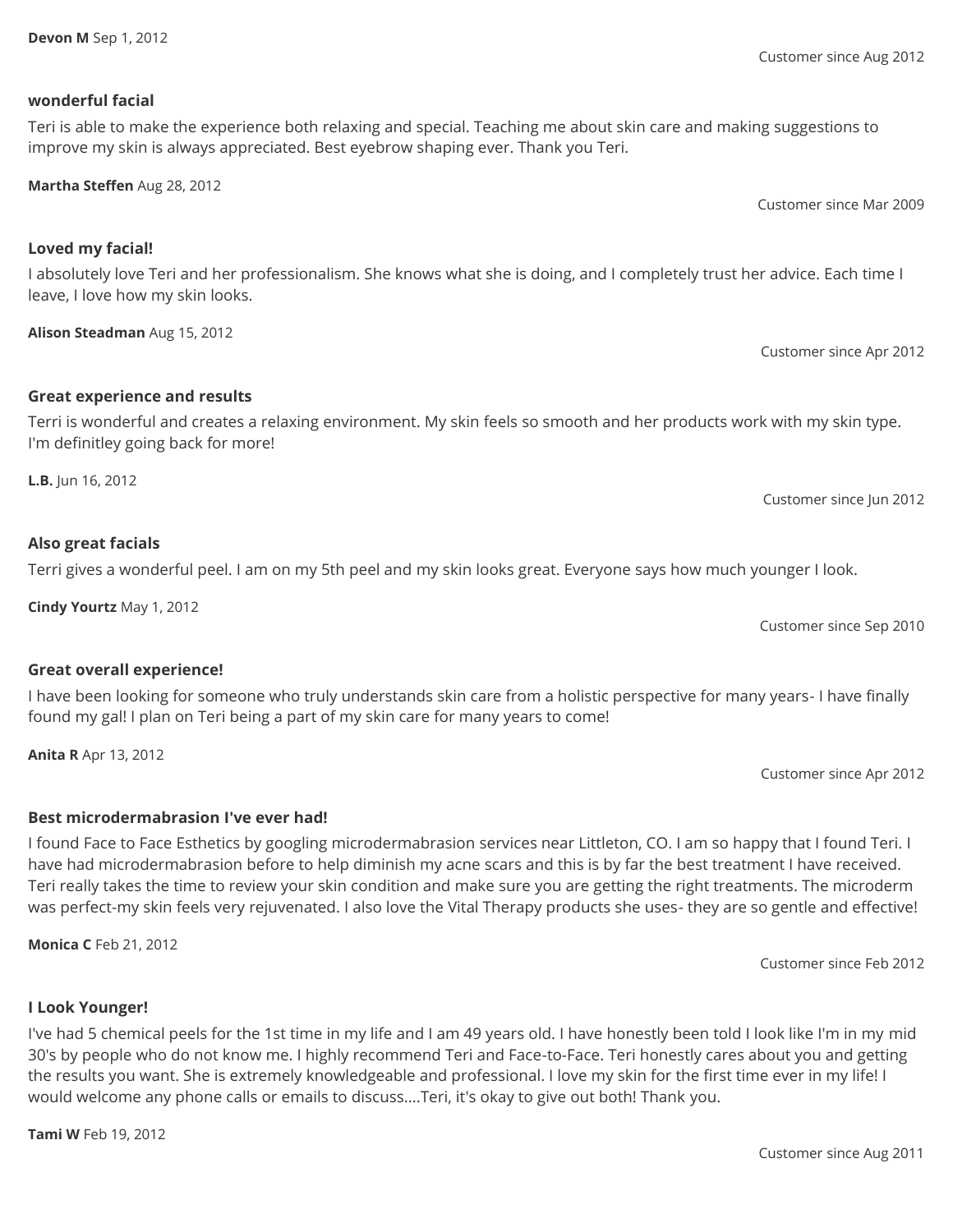# Customer since May 2011

# **Wonderful experience!**

I have known Teri for many years, but had never visited Face to Face Esthetics. I took my teenage daughter to her last week for a Teen facial to get her started on good skin care. Teri was amazing! My daughter loved the whole experience, and I plan to go back for a facial myself. Thank you Teri!

**Molly W** May 28, 2011

# revitalized. She treats the whole person, not just the face! This is the beginning of healthy pampering for me!

**Relaxing and Revitalizing**

# **Diana G** Aug 3, 2011

**M.W.** Jun 9, 2011

**Excellent Experience!!**

treatments towards a better healthier me! **Tami W** Aug 14, 2011

My expectations were met and more. The environment was cozy and professional. I left feeling relaxed, refreshed and

This was my first time using Face-to-Face Esthetics. I had the best experience. I had never had a microdermabrasion and Teri was excellent and knowledgable with her treatment. The atmosphere was relaxing and calming. Teri was very

professional and great at communicating each and every step. I will definitely go back to Teri in the future.

This was my first time to Face to Face. Teri is very knowledgeable in the industry and honestly cares. She was thorough and detailed. She makes you feel right at home. I have recommended Teri already and look forward to the upcoming several

Customer since Nov 2009

I look forward to my monthly facial. Teri is so professional, and definitely cares about my skin from the inside out. My skin is so much healthier and I look younger. Teri's warm and caring personality make the experience exceptional.

**Margaret L** Dec 12, 2011

**Very calming**

# **The best part of my month!**

My first facial ever was such a wonderful experience thanks to Teri's fabulous style. Not only does my skin look and feel wonderful, I left feeling more relaxed than I had in a long time. I will go back for more and suggest anyone looking for a satisfying facial experience to do the same

**Margo W** Jan 27, 2012

**First and Best Facial Ever!**

# I always love going to get a hydrating facial from Teri. The room is so pretty and the experience not only is wonderful for my face but calming for my soul. My face feels so much moister for weeks! Very important here in Colorado.

**Jan S** Nov 19, 2011

**Professional and Knowledgable!**

Customer since Aug 2011

Customer since Jul 2011

Customer since Jan 2010

Customer since Jan 2012

Customer since Jun 2011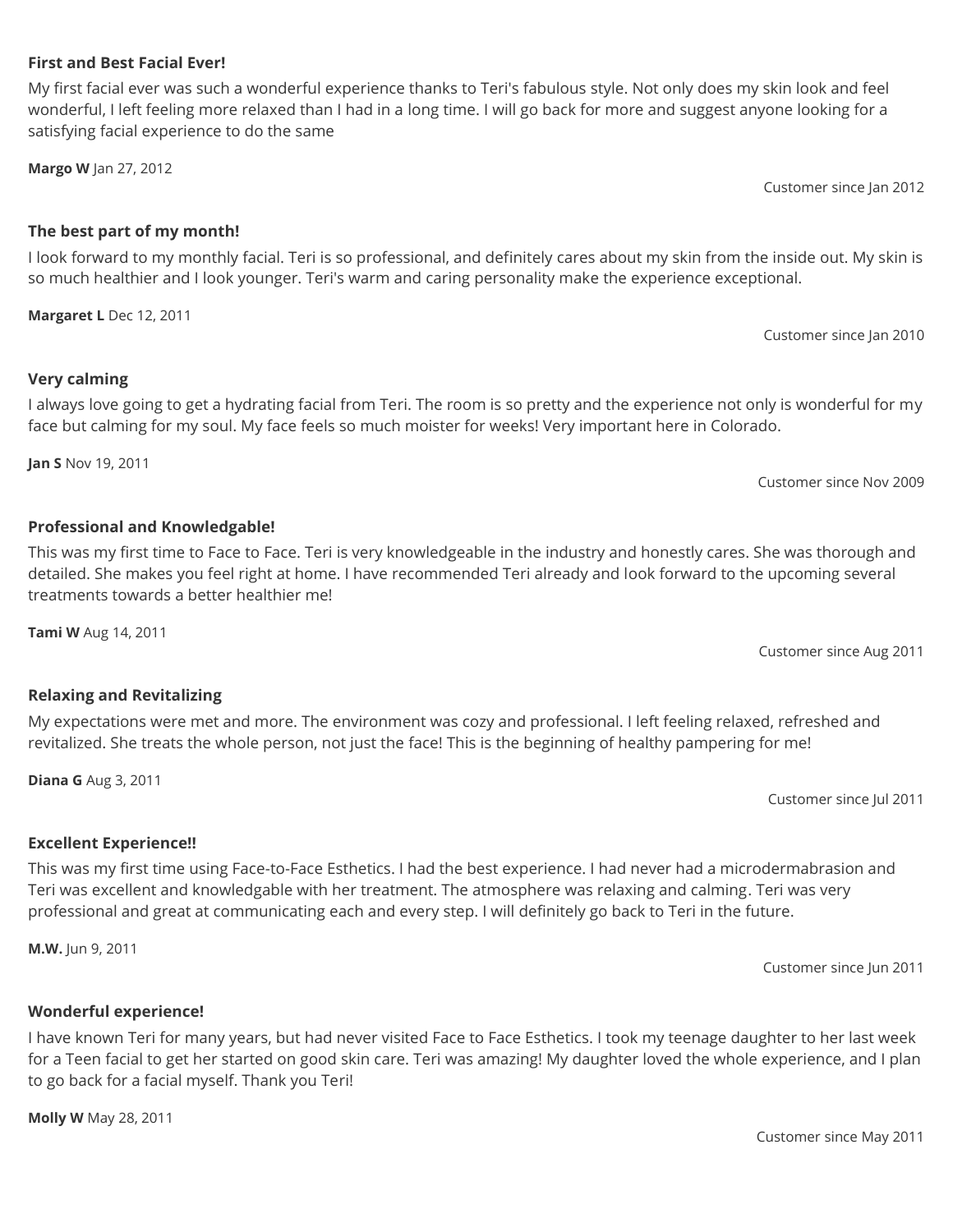#### Customer since Nov 2009

Customer since Nov 2010

**Ultimate Relaxation!**

#### **Excellence in action**

Face to Face Esthetics knows beauty, knows technology and knows how to make their customers feel and look like a star. Relaxing for the treatment was easy. The room was calming and Teri took extra care to communicate well and do her job very well.

**Megan Fox** May 26, 2011

#### **Better Than I Imagined!**

Teri is a true professional and committed to helping me look and FEEL my best. I will go back again and again. Teri made recommendations for the most wonderful and effective products, and she treated me like a queen! My skin has never felt this great - I barely have to wear any makeup, and for a 42-year-old lady from sunny California, that is almost a miracle! Thank you, Teri, for the fabulous facial and for being so lovely!

**Liesel B** Apr 22, 2011

### **Excellent, as usual!**

# I always look forward to my peels. My skin looks fabulous and I was really relaxed after my appointment yesterday. I especially appreciate the fact that Teri takes time to help me know how to continue my skin care plan at home.

**M.L.** Mar 10, 2011

### **Wonderful services**

Every detail was perfect, my skin felt so healthy after a facial, and I especially appreciate that Teri is so attuned to cleanliness. She is very knowledgeable, and every service is really customized to the client receiving it.

**K.D.** Feb 23, 2011

# **I loved my service!**

Teri, Thank you so much for the service you provided! I enjoyed every minute of the chemical peel and my face looks great! You are the professional who truly reaches high standards.

**Olga F** Jan 6, 2011

# **Very professional and skillfull approach**

I would like to thank Terri for taking her time and giving me her professional opinion as well as providing several options for taking care of my problems. I totally agree with previous reviewers and highly recommend Face to Face Esthetics to people who trully care about their skin!

**Olga F** Nov 11, 2010

**A Younger Me!**

Went to a wedding two days after I had a hydrating facial with Teri. Three people commented on how young I looked. That's never happened before! Great and relaxing facial and I love the new chair!!! Thanks, Teri!

**Jan S** Oct 11, 2010

Customer since Apr 2011

Customer since May 2011

Customer since Jan 2010

Customer since Oct 2009

Customer since Jan 2011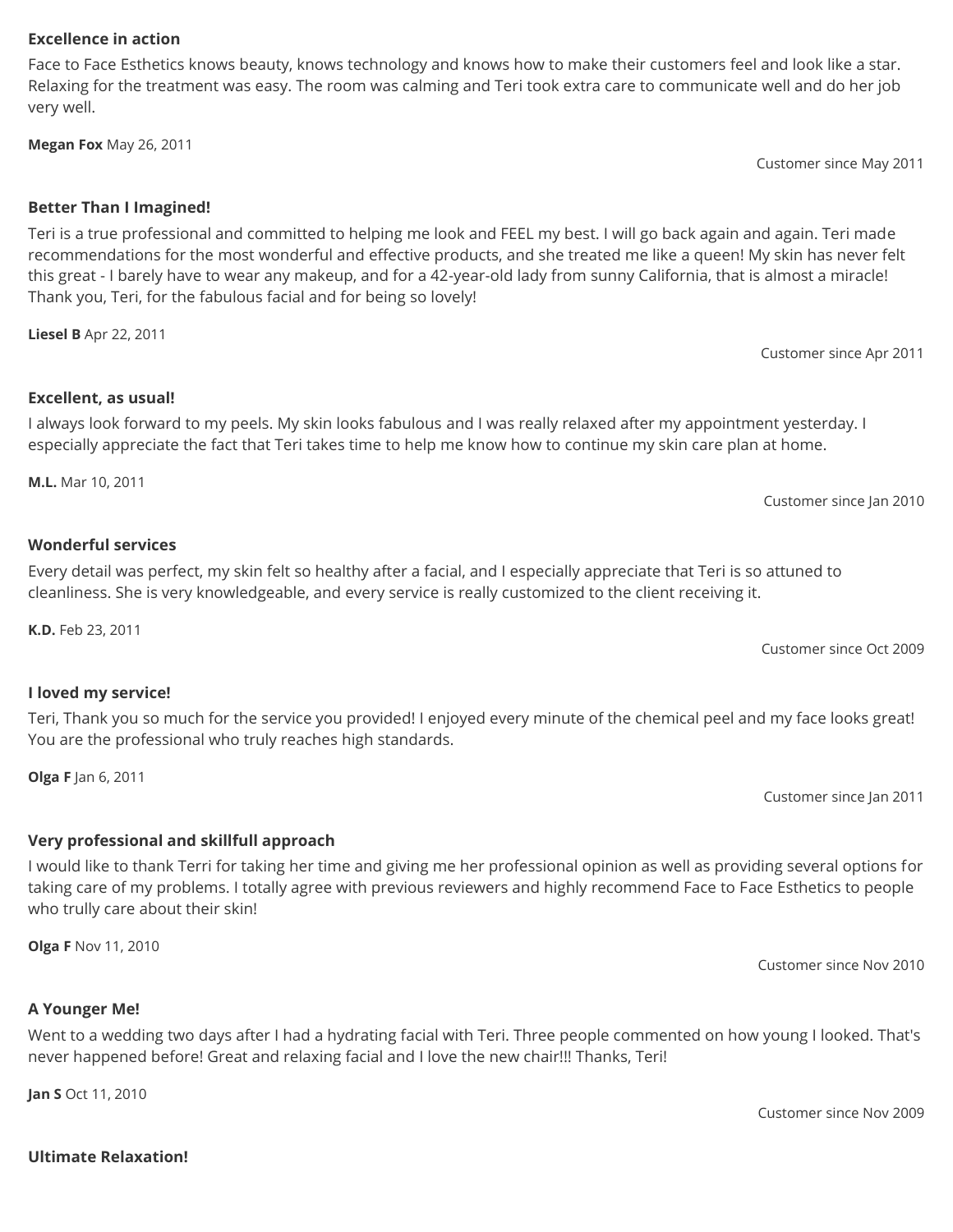I have done microderm, peels, waxing and facials with Teri and have absolutely loved each one. I always leave her with a glow on my face that others notice! I recommend her to everyone who cares about their skin!

**Christina Y** Aug 12, 2010

# **Great Facial**

# I receive a facial as a gift for Father's Day to Face To Face Esthetics. Terri was great and the whole process was very relaxing. I would recommend Face To Face Esthetics to anyone looking for a great facial…Thanks again Terri!

**D.Y.** Jul 15, 2010

# **Great Experience**

# I truly had a relaxing and enjoyable facial with Teri. She was very knowledgeabble and explained everything she did. I will definately be coming back.

**Sandi Katz** May 27, 2010

Customer since May 2010

# **Wonderful!!!**

Teri is the best! She is so knowledgeable and is patient when I have questions. I really enjoy my monthly treatments. And. my skin is looking so much better!

**Margaret Lubash** May 20, 2010

**Great experience**

My face was so hydrated after my facial - the products are awesome! Teri was great about explaining everything and customizing my treatment to me. I would highly recommend her.

**Judy Samuelson** Apr 13, 2010

# **A Great Experience**

I wish I could do this weekly! It was wonderful, and the products are terrific. Teri is very knowledgeable and professional. I highly recommend this experience.

**Happy Face** Apr 10, 2010

# **Owesome!!!**

Teri was very helpful in answering concerns I had about my home care of my face. She took the time to explain things in detail. My facial was wonderful, my face felt really good and really hydrated. The anti-aging procedure is remarkable. I will going back for more treatments

**Deborah Weigel** Mar 29, 2010

Customer since Mar 2010

# **Ahhhh!**

This was a wonderful experience for me. My face feels really hydrated now and looks healthy. Teri was very professional and friendly and made me feel very comfortable. She was very knowledgeable and answered all of my questions perfectly. I feel that I could ask her most anything about my skin and get an educated answer. I will be going back to her.

Customer since Jan 2010

Customer since Oct 2009

Customer since Feb 2010

Customer since May 2010

Customer since Jan 2010